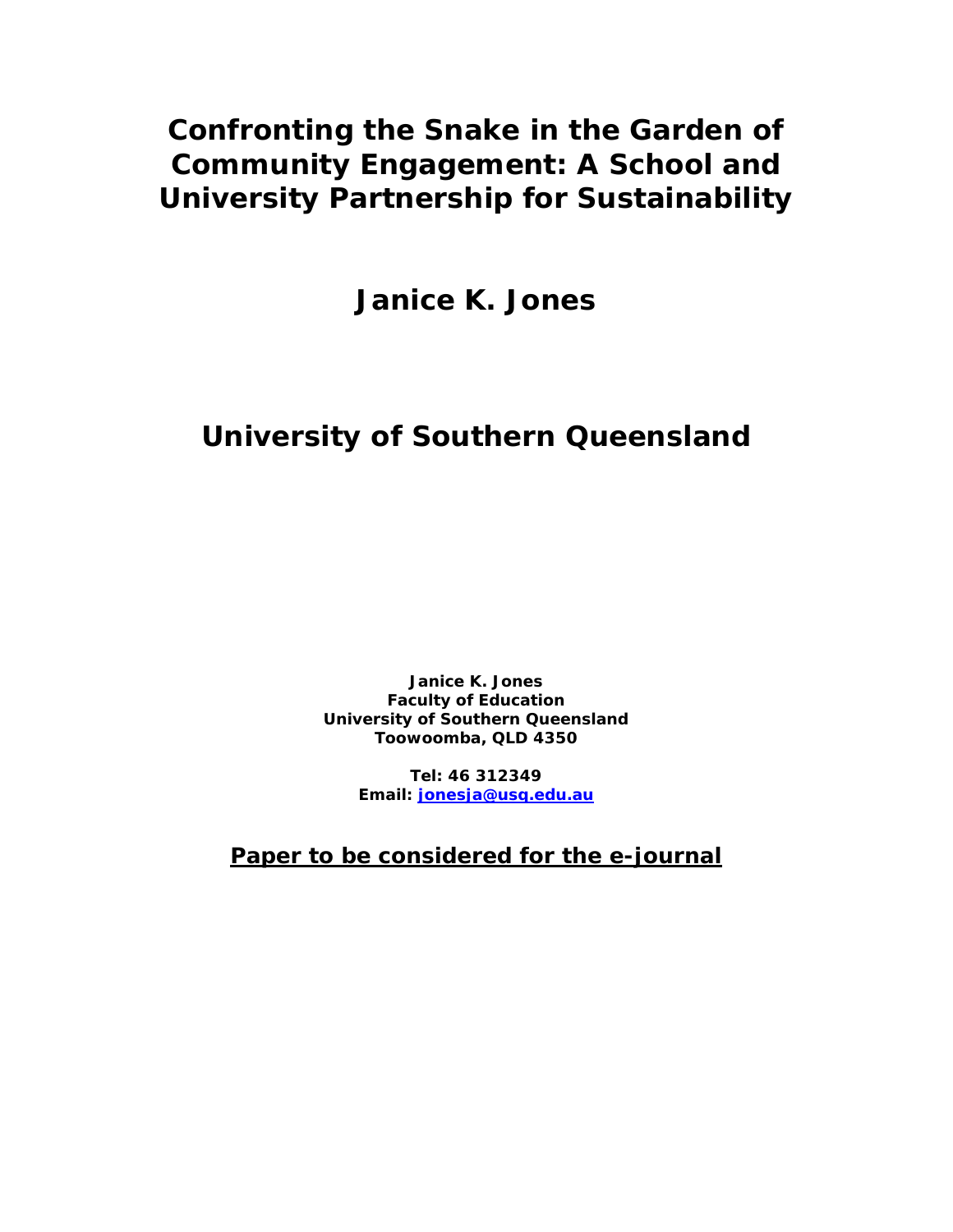### **Confronting the Snake in the Garden of Community Engagement: A School and University Partnership for Sustainability**

### **Keywords: community engagement, third space, school, trust, boundaries**

In the global context of small school closures and a worldwide trend towards larger schools with highly structured curricula, this paper documents an exciting but tentative and vulnerable effort to create a quality and sustainable partnership between a small community school in rural Australia and a university faculty of education. A university lecturer and pre-service teachers work with a non-traditional community school to create a garden for the arts, a short-term project that evolves into a long term partnership. An increasingly interdependent community of school-and-university engage in a shared struggle to defeat the metaphorical snake in their garden of sustainable community engagement: the school faces closure. The boundaries, ontologies and philosophies of school and university become fluid, creating a third space in which trust and rapport evolve into a quality partnership. Third space is the conceptual lens through which the interactions and increasing interdependence of community school and university are observed and documented over a 27 month period during which the community school is established, relationships of mutual trust between school and university grow, and the partners strive against increasing government opposition to ensure the school's survival. When the school's license is withdrawn leading to the closure of the school this seeming defeat brings a new phase of community partnership. Parents take ownership of the process, recognizing their individual and shared strengths as providers of their children's education through home schooling in a supportive community.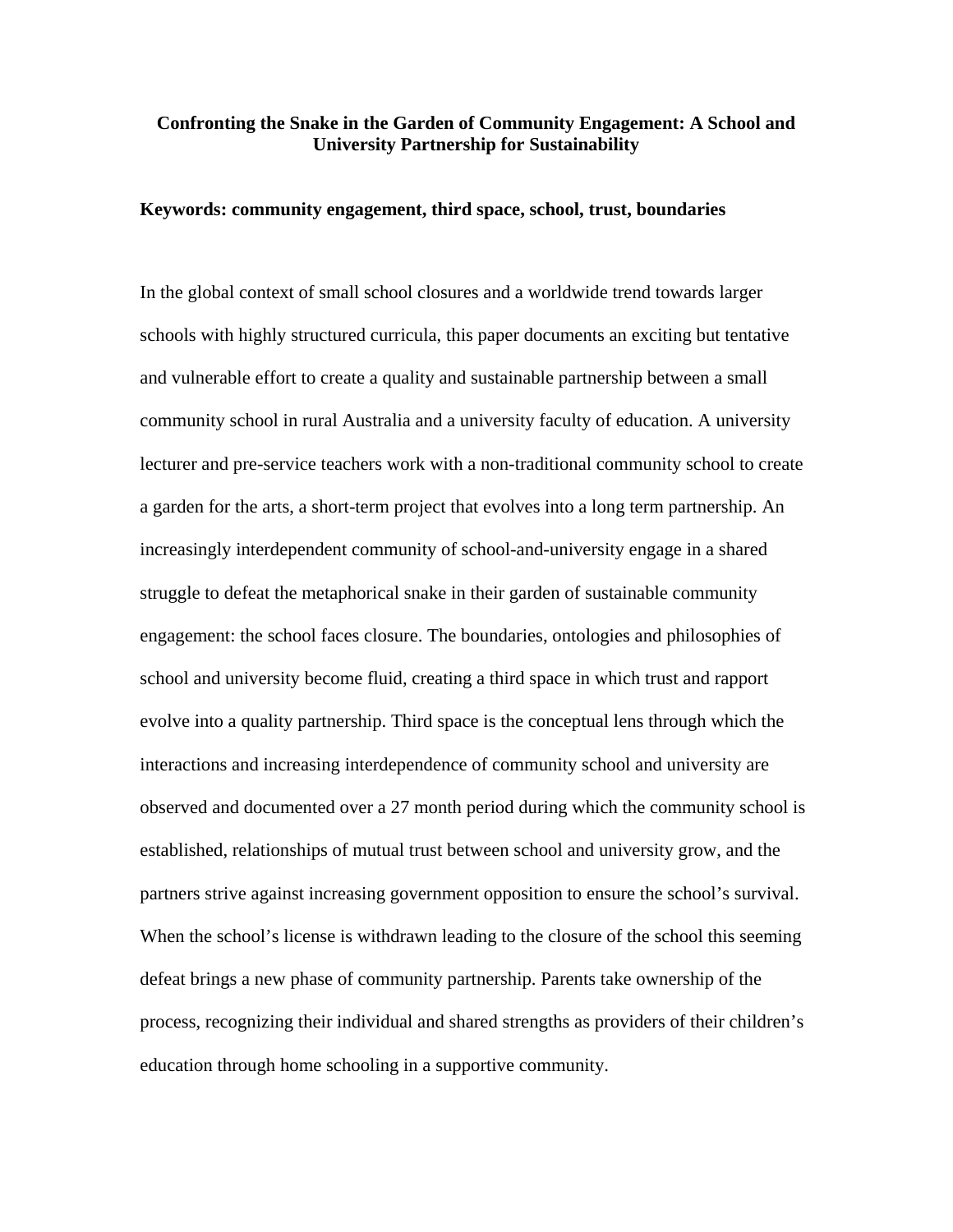It is inevitable that partnerships between universities and communities meet points of transition, with these occurring most dramatically where the interpolation of state demands lead to a change in the power relationships, degrees of identification and sense of ownership felt by participants. In this study, those points of transition evolve around state interventions in a non-traditional rural school with fewer than 30 children, culminating in the closure of the school and subsequent growth of an entirely parent-led and community supported initiative for the children's education.

This paper explores the changing spaces and places, in epistemological, social and political terms, of a partnership between a school community and a regional Australian university faculty of education from 2005 - 2008. The meaning of that partnership during three phases generated by interpolating events is explored against the broader context of educational provision and parental power in education worldwide. The experience of this community-faculty partnership is unique but also reflects of the experience of other grass-roots and democratic communities locally and internationally. Therefore, the knowledge generated by this school-university partnership has value and meaning on a macro level for other communities.

This paper documents, through first person narratives, the lived experience of a community of children, parents and school facilitators supported by researcher and university student participation over a three year period. These narratives allow a mapping of the study across time, space and place, through multiple voices, reflecting the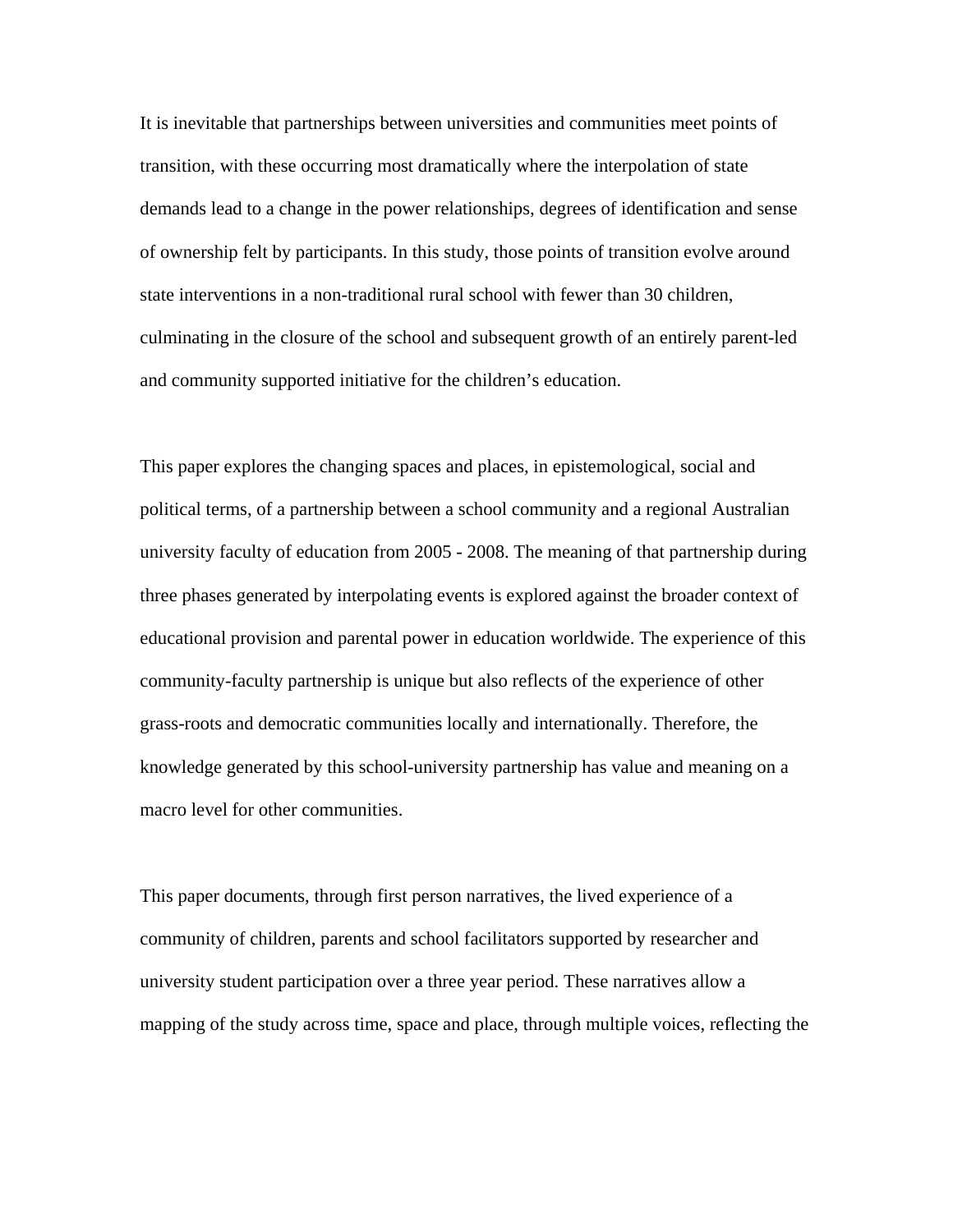authentic but changing nature and hegemonies of community and faculty as separate and conjoined partners.



Figure 1: Third Space in Narrative Inquiry (Jones 2008)

For me as researcher and participant in this study, professional learning takes occurs in and between the places of this partnership: non-traditional school and university contexts and their respective epistemologies as shown in figure 1. This generates a third space as described by Allen (1999), the locus of impermanency and transition between more fixed contexts. In this third space my self beliefs and practice of pedagogy are informed by professional conversations with colleagues in both places, and challenged by repeated transitions between school and university with their different epistemological frameworks. Through inhabiting and being inhabited by liminal space over three years, this has generating uncertainty for me as researcher and teacher. My narrative inquiry into data gathered during the study allows an examination of the impact of my personal and hegemonic practices and those of others in community school and university.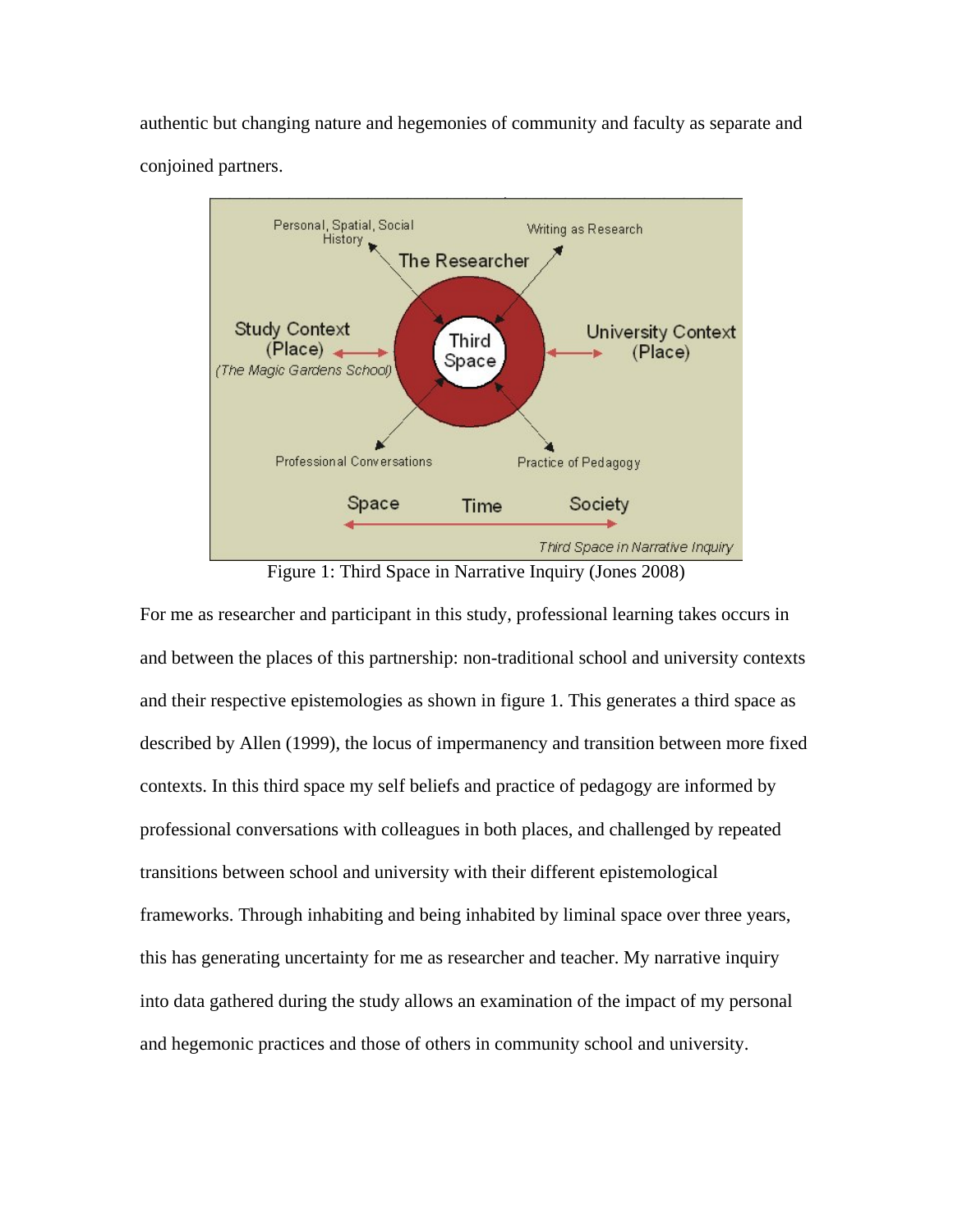Knowledge generation and professional learning impacts not only upon me as researcher, but shifts outwards informing my work and relationships in both places.

Narrative inquiry into a bricolage of data gathered during the study reveals my early beliefs regarding community engagement through reflections, and records of professional conversations. Implicit in those early reflections is my belief of that time that community engagement could be experienced from a detached position, managed as a *project* with a scope and timeline defined by university funding and with myself in the role of project manager. That detached position was revealed as naiive and impracticable even in the early stages of community engagement, as a genuine partnership began to evolve.

Reflexive praxis on and in the experience of community education has also challenged me to re-examine my position as a constructivist teacher, revealing my reliance upon the power structures of schools and teaching. Professional conversations between parents, facilitators and university participants have challenged the community to consider our shared understandings of personal power and agency in education, and our relationships one to the other. Even in this parent-run community school, despite all efforts by facilitators to encourage parental engagement, the context encouraged parents to rely upon perceived teacher-experts for the education of their children. Only the closure of the school disrupted those relationships requiring parents to own and acknowledge their power as educators. In that sense, the closure of the school has led to a positive outcome.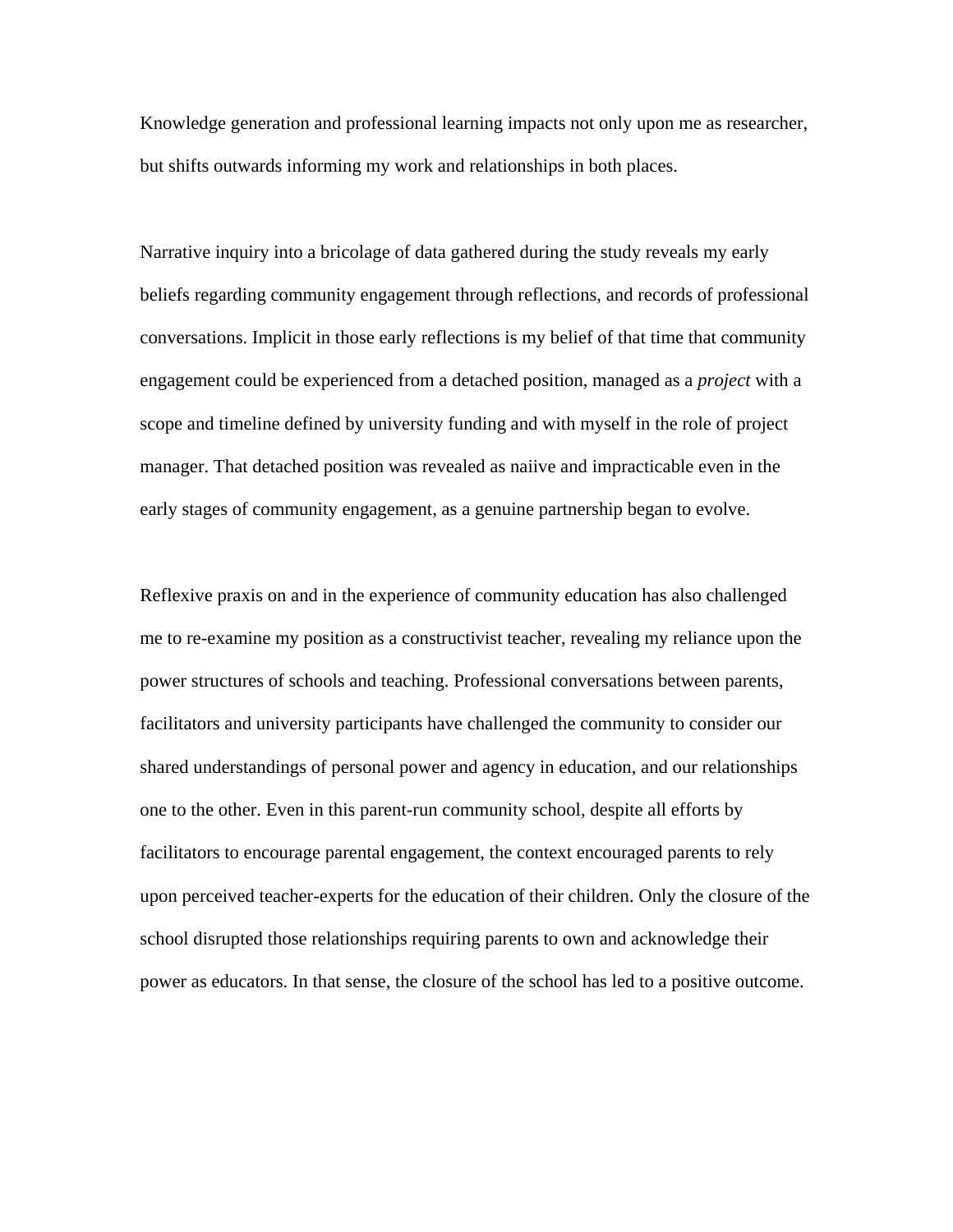At the time of writing, unresolved financial and legal concerns impact upon the community and the facilitators who have therefore stepped back from the opportunity to be named as co-writers and presenters of the study at this stage. Nevertheless, John and Meg, who have chosen pseudonyms for anonymity, and parents and children of The Magic Gardens School which is the community context of this study, remain cogenerators of knowledge and co-owners of this research. All have shared in the coconstruction of this paper and its underpinning data.

My use of narratives of experience as a tool for authentic representation of communities of engagement is modeled on the work of Alvermann (2000), Clandinin and Connelly (2000) and Richardson (2000), in its use of recursive writing by the researcher and community as a team as modeled by Stewart (1997). This allows the co-generation of a neo-narrative of shared experience, and checking of authenticity through ongoing professional conversations. A neo-narrative belongs to neither place nor agent, but is generated in and generates a third space: a new and hybrid identity, voice and vision. In this study, the neo-narrative is generated by the school community of facilitators and parents, voiced through my recursive writing in this and other papers, and agreed for publication by the community.

This paper is structured around 4 sections:

**Part 1: The Global Context:** Small School Closure and Parental Disempowerment **Part 2: The Community Engagement Context**: The Epistemology of Place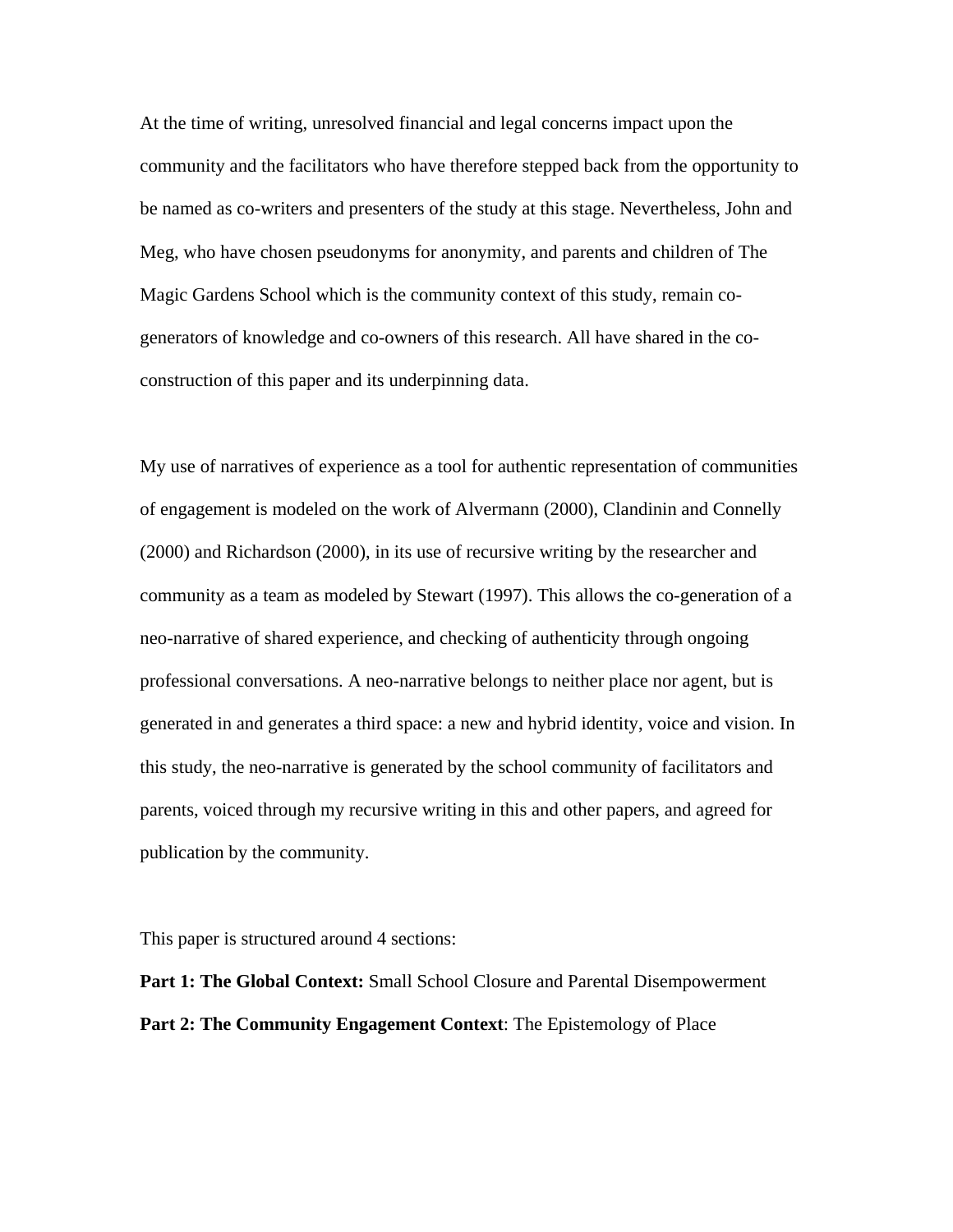**Part 3: Three Phases of a Community Partnership**: Power, Ownership and Narratives of Engagement

**Part 4: Scholarship of Engagement:** A Neo-narrative

This paper was drafted at the time of the school's imminent closure, and adjusted to reflect the outcome of government decisions. Hence, the timing of the paper carried a potential risk for community members who stepped back from named co-authorship or presentation of this paper as they were anxious to avoid a negative impact upon pending decisions regarding repayment of funding, or upon those families who intended to home school their children. Following the closure of the school in late February 2008 John and Meg are awaiting the outcome of their challenge to decisions that threaten them with financial losses similar to those experienced by the community of the Booroobin Sudbury School which operated for 7 years in Queensland, and where an unsuccessful legal campaign against state closure led to catastrophic financial losses (Sheppard, 2004).

### **Part 1: The Global Context: Small School Closure and Parental** *Disempowerment*

The idea that parents might have more to offer a school than P&C membership, fundraising and listening to children read occasionally, is not an idea that usually garners support among teachers. (John's notes for this paper, May 2008)

We express our concern and dismay over the treatment of the school, its staff, students and parents by the Queensland State Government, and its agents by, at the very least, overzealous, inflexible inspections and demands, inadequate research, ineffective listening, inaccurate reporting, not taking the views of children, parents and teachers into consideration, that have led to high financial costs and losses, the forced sale of the School's campus, and the diversion of school resources away from this democratic School's core business of supporting students' learning and preparation for life. (Sheppard, 2004)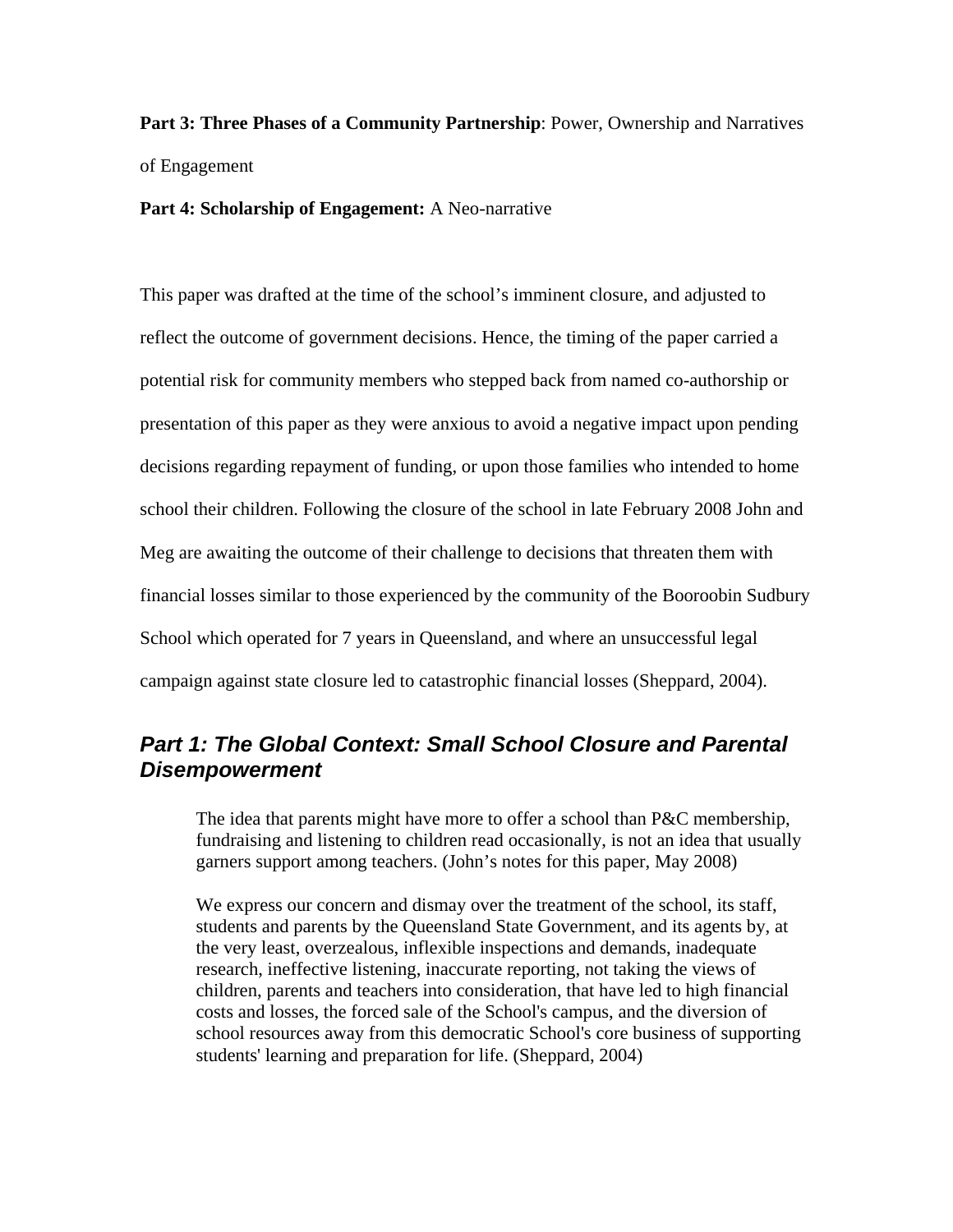Amberley State School was 145 years old last year. The State Government intends to close it at the end of 2008 due to the expansion of the Amberley Defence Base (Amberley School Community Action Group, 2007)

The impact of government closures of small, rural, special, religious and non-traditional schools is documented in Australia Bureau of Statistics (2006a) and media reports (Weston, 2008) but is yet to be researched and reported on a macro level. Anecdotal evidence from websites, petitions and news articles indicates a groundswell of community anger at a lack of consultation in school closures and their impact upon children's futures. Small school closures have met with parental opposition worldwide 'reflecting the value of the school as a focal point in the local community' (Curry, 2003, p. 84).

 Marshall (2006) and Baillie (2008) reported that in Victoria and other states, shifting populations impact upon school numbers, and the closure of rural schools has also led to undocumented numbers of closures of non-traditional, special and religious schools Australia-wide. The impact of these changes upon parental choice and students' educational experience is reflected on a micro level in this study, where this nontraditional community school was closed early in its third year. This community partnership is therefore important as a barometer of wider social trends, with closures and mergers of small, rural and non–traditional schools leading to significant social and educational impacts worldwide.

Between 1940 and 1990 the population of the United States increased by 70% according to Mitchell (2000) but over the same period 238,000 schools closed. Although that trend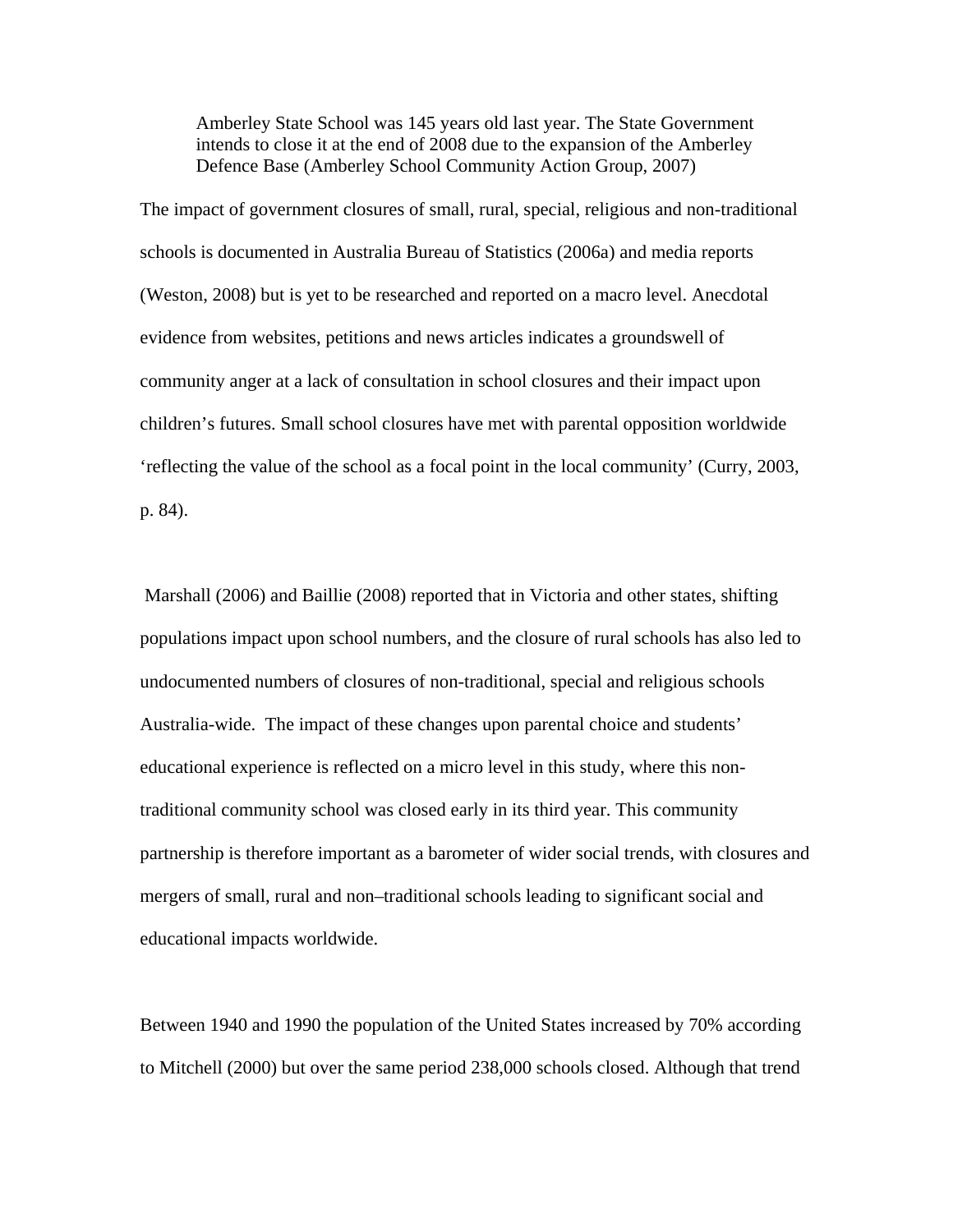has recently been reversed in the United States, rural schools in Europe and Australia are progressively being closed and merged into 'super schools' (Skelton, 2006), requiring rural children to travel to urban schools.

Community opposition to small school closures is strong. The closure of a quarter of West Virginia's state schools since 1990 led to law suits against the state by parents whose children were required to spend more than 12 hours per week on buses (Mitchell, 2000) with negative impacts upon students' personal and social wellbeing, upon parental representation on school boards, and involvement in children's schooling. The trend is global: between 1967 and 1977 two-thirds of schools in Ireland were run by a single teacher or two-teachers, but by 1997 that figure had dropped to one quarter.

Small schools have been rationalized on financial grounds, with state arguments also citing small schools' inability to provide the breadth of curriculum available in larger schools. However, these justifications are increasingly challenged by researchers (Caldwell, 2005; Greenfield, Porritt, Leach, Bowlby, Brighouse, Brookes, Dunford, Rowe, Pullman, &Wilson, 2006 ; Leue, 1992) and parents (Carbonell, 2004) who cite the value of small schools to parents, children and their communities.

Data presented in support of small school closure has found the economies of scale and improved academic value used as justification for closure rarely eventuate, and that small school closures are made on the grounds of 'belief systems…rather than data derived from scientific evidence' (Bechtel, 1997, p. 479). In this paper I use Williams' tentative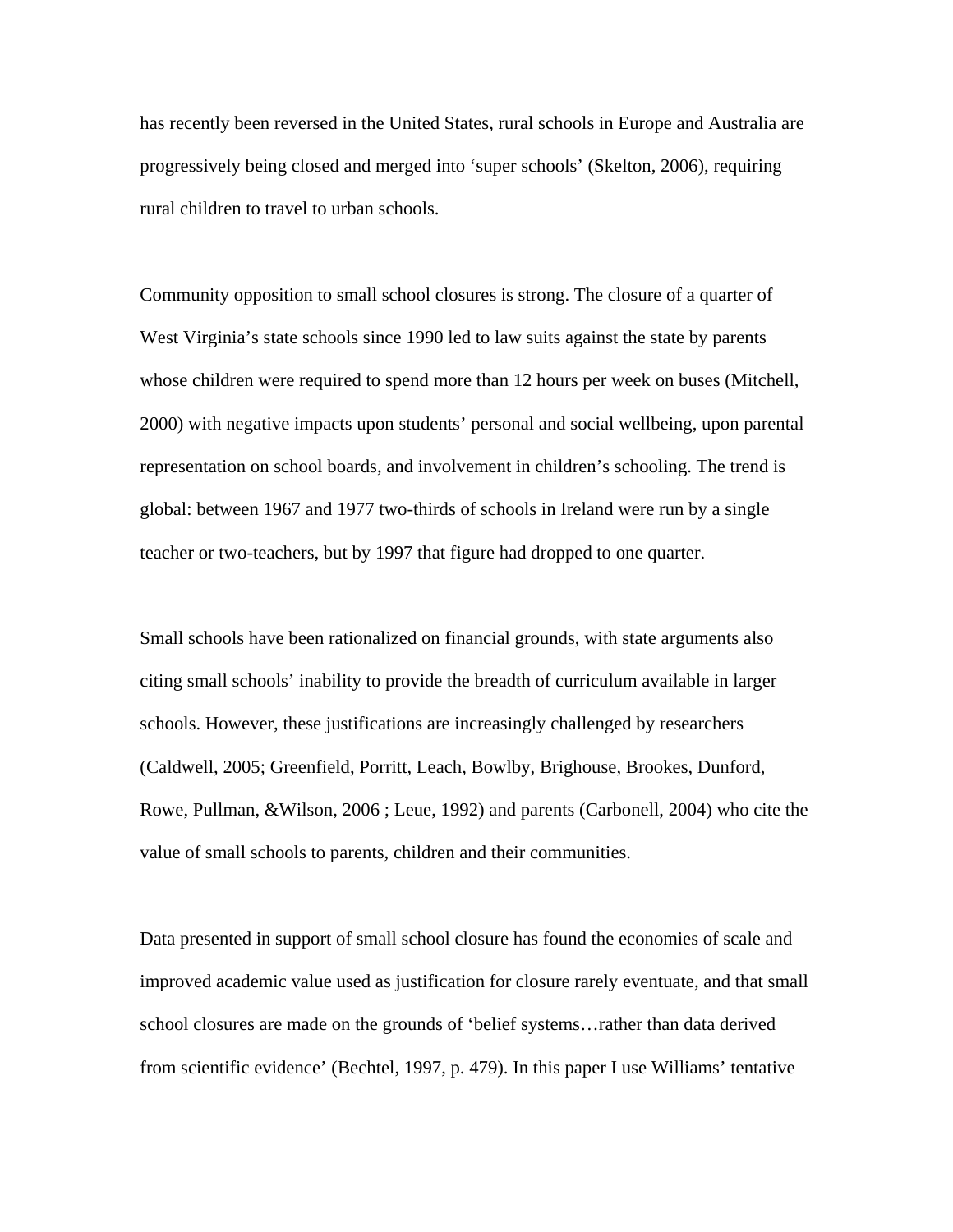descriptors of large and small student numbers in primary schools (Williams, 1990) with a large primary school having 400 students and above. Bechtel (ibid) also reported that students in schools with fewer than 300 students scored higher on the Iowa Basic Skills test, and that smaller schools led to greater economies. This finding is supported by Mark Witham of the South Australia Department of Community Services, who draws upon a wealth of data to demonstrate that economic values used in determining closure ignore hidden costs of closures in financial, social and human terms (Witham, 1993). Witham's research indicated a hidden agenda: rapid financial gain generated by the sale of small school real estate, particularly in urban areas with high commercial land values may be the force driving this change.

Larger schools are reported to reduce parental and community involvement, according to Meier (2000), although the threat of closure may lead to a strong and unified parental response, as shown in Chicago parents' response to the Renaissance 2010 project (Woestehoff, 2005) and in this study. Cotton's extensive research indicated a high level of parental involvement in small schools, observing that on most measures small schools are 'superior to large schools' (1996 para. 5).

The trend to build large schools has been directly linked to reduced student engagement (Meegan & Mitchell, 2001; Princiotta & Bielick, 2006; Skelton, 2006; Weston, 2008) and perceptions of juvenile male behaviour as antisocial and destructive as noted by Mercogliano (1998). Student alienation is common in large schools, with evidence that disengagement leads to increased violence in the classroom and broader community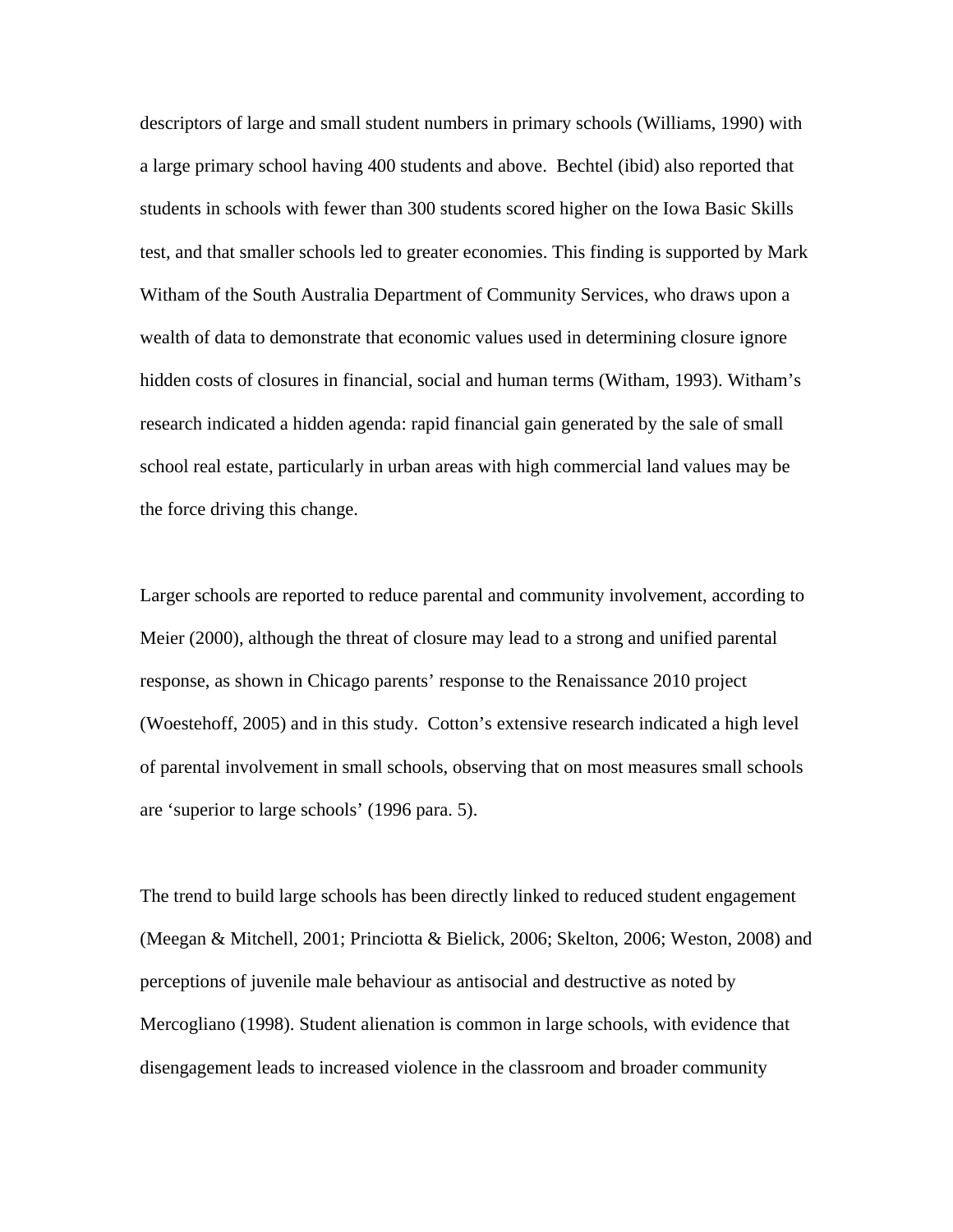(Conoley & Goldstein, 2004). Negative impacts of large school contexts include a greater incidence of gun-crime and increased bullying and juvenile suicide (Klonsky, 2002). These negative impacts have precipitated a reversal of the trend to larger schools in the United States.

Despite the evidence that large schools negatively impact upon the social and academic performance of poor, ethnic and special needs students and that an increase in schools size has been directly correlated to '…loss of belief in the capacity to influence the world' (Meier, 2000 para. 19), and an increased risk of student violence (Conoley & Goldstein, 2004), Australia continues to merge and close small schools. In 2006 the South Australia premier announced 6 'Superschools' would replace 17 existing small schools by 2011.

The community school in this context, The Magic Gardens school was established by parents seeking a child-paced and family-friendly holistic educational environment (Appleton, 1992) for their children. Plans for the school had been in development since 2001. Parents were seeking an educational environment that did not undervalue or position their child as other (Cannella, 1999), or as a holistic intervention for children who were non-compliant in traditional school contexts (Payne, River-Bento, &Skillings, 2002). In late 2005 parents formed an incorporated body and in January 2006 the school started operation with the leadership of experienced teacher-facilitators John and Meg with 10 enrolments. Two families that had previously home schooled their children welcomed the school as a play based and multi-age learning environment for their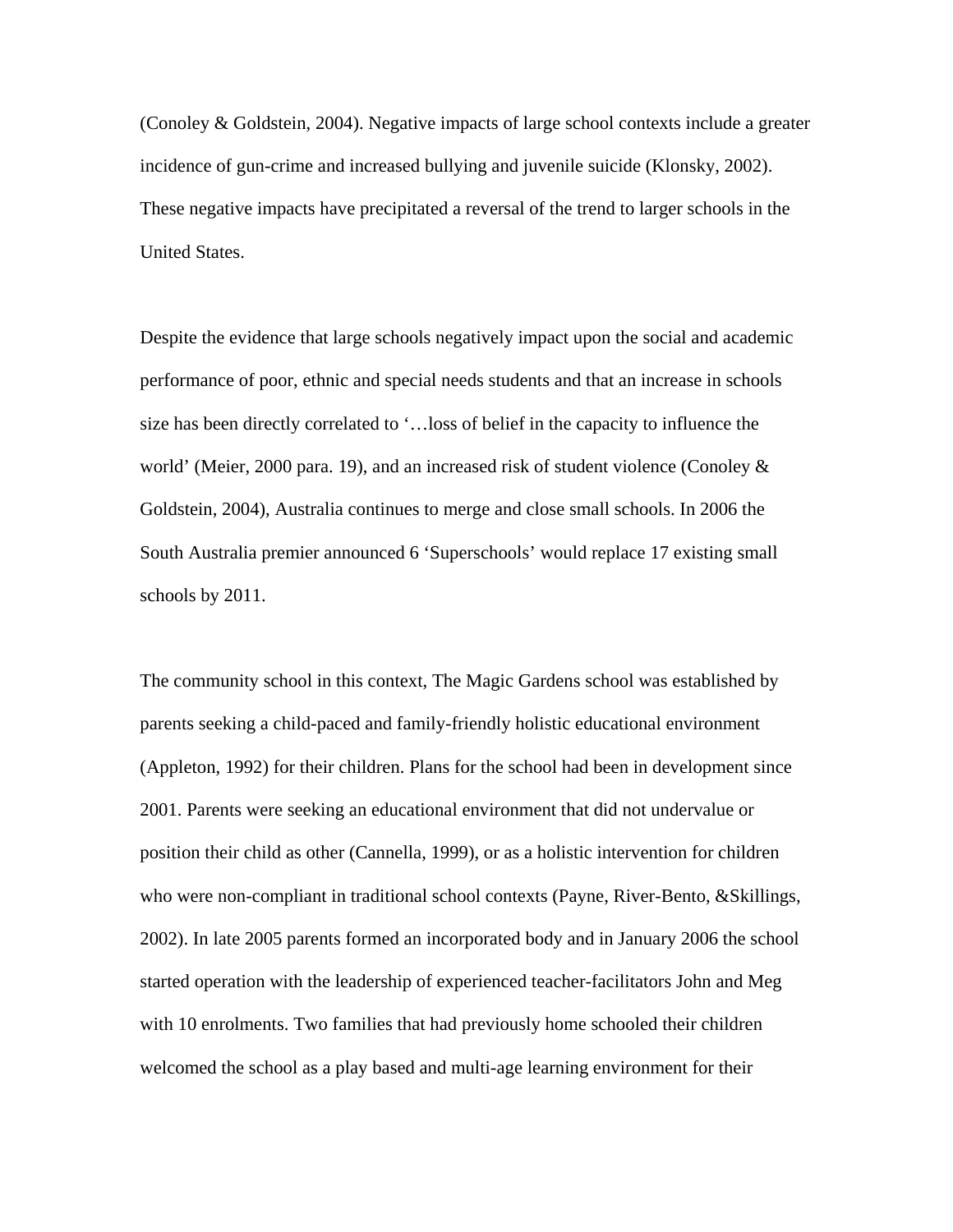children. This Reggio-Emilia style approach to education, where the curriculum emerges from the child, requires non-traditional teaching methodologies, and greater community and parental engagement than more traditional school contexts. From the outset, therefore, it challenged my practice and philosophy as a teacher educator, and challenged the many university students who visited to provide workshops and teaching support over the years of the school's operation.

Parents seeking non-traditional schools for their children reflect a growing trend worldwide. In 38 states of the USA charter schools (non-traditional independent) school numbers increased between 1990 and 2000 from 4,000 to 112,000 in the state of Minnesota alone, an increase paralleled in other states. In Arizona more than 6% of children currently attend charter schools according to Barr and Parret (1999). The largest growth of schools in Australia in the last five years has been the independent sector (Australian Bureau of Statistics, 2006b). For many parents, home schooling presents the best option, and a growing number of parents worldwide home school their children with statistics indicating over 50 million children recorded as home schooled in the USA (Princiotta  $\&$  Bielick, 2006). At the close of this study, with their dreams of a community school dashed, eight families out of the thirteen opted to home school their children. Of the children whose parents could not or did not wish to home school, one child has settled happily into a traditional primary school, but other children have exhibited a return to the anxiety-based behaviours that initially led their parents to withdraw them from traditional school contexts where they viewed by teachers as 'difficult' children. Of the older children who moved on from the school through natural progression the majority have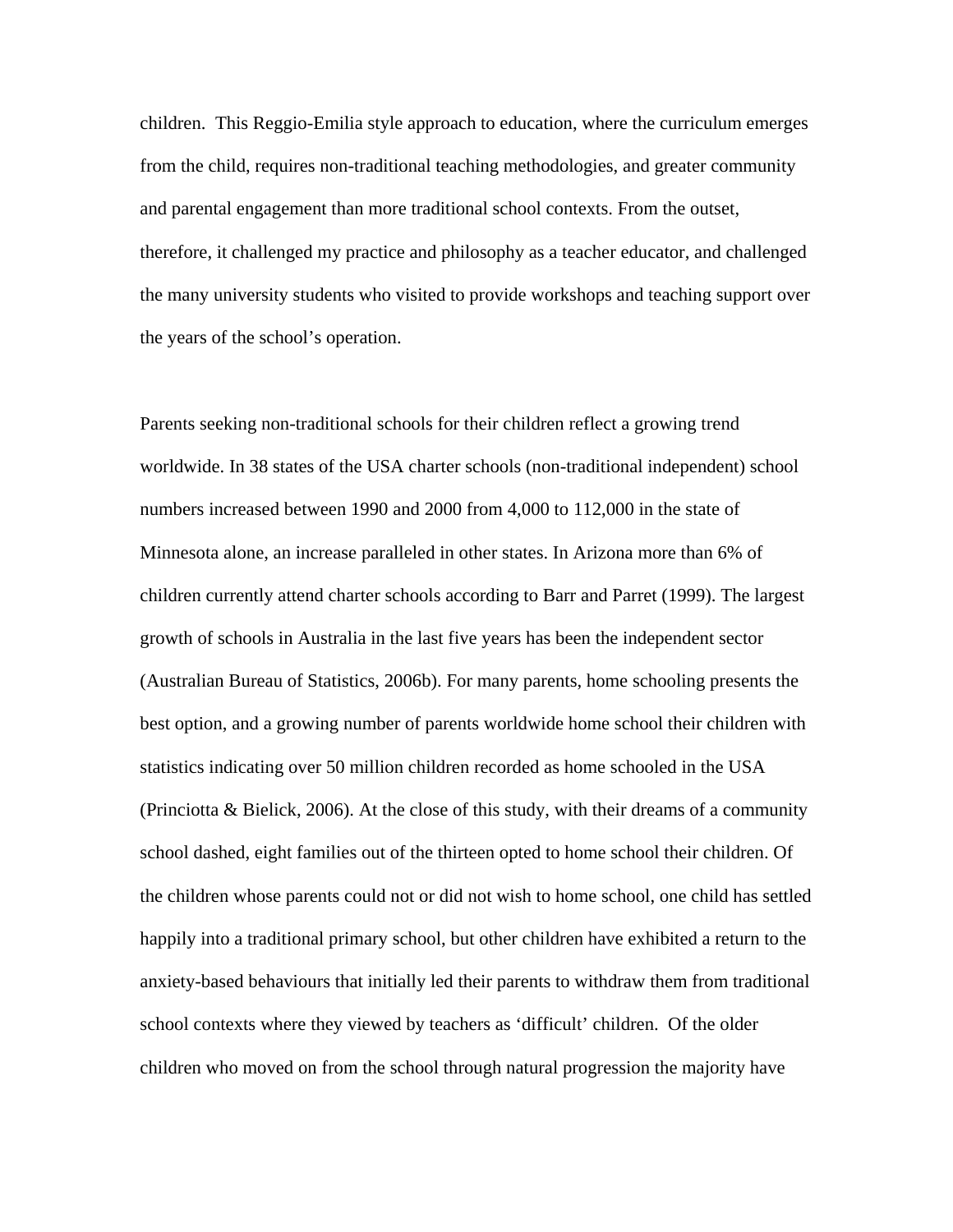accommodated to traditional school contexts and a small number have decided to home school through their teenage years.

## *Part 2: The Community Engagement Context: The Epistemology of Place and Narratives of Engagement*

The Magic Gardens School was established by parents and facilitated by qualified teachers with strong literacy and numeracy backgrounds, and experience in nontraditional contexts such as Steiner schooling (Barr & Parrett, 1999; Gilman & Gilman, 1984; Woods, Ashley, &Woods, 2005). A single-story building in a rural environment, (Figure 2) the school offered a free-flowing indoors/outdoors environment for children, reducing their stress and creating spaces for independent and supported learning.



Figure 2: The community school building

There were no desks, no set times for meals, and no pre-planned curriculum: instead, it was intended that the children would learn through play, supported by facilitators, parents and invited experts who worked with children individually and in groups to enhance and record their learning, mapping learning against state curricula.

In this epistemology the environment is positioned as teacher (Jenkinson, 2001; New, 2003; Stager, 2002) and the flow of play allows children and facilitators to focus upon and record children's projects (Cloke & Jones, 2005; Csikszentmihalyi, 1997a, 1997b,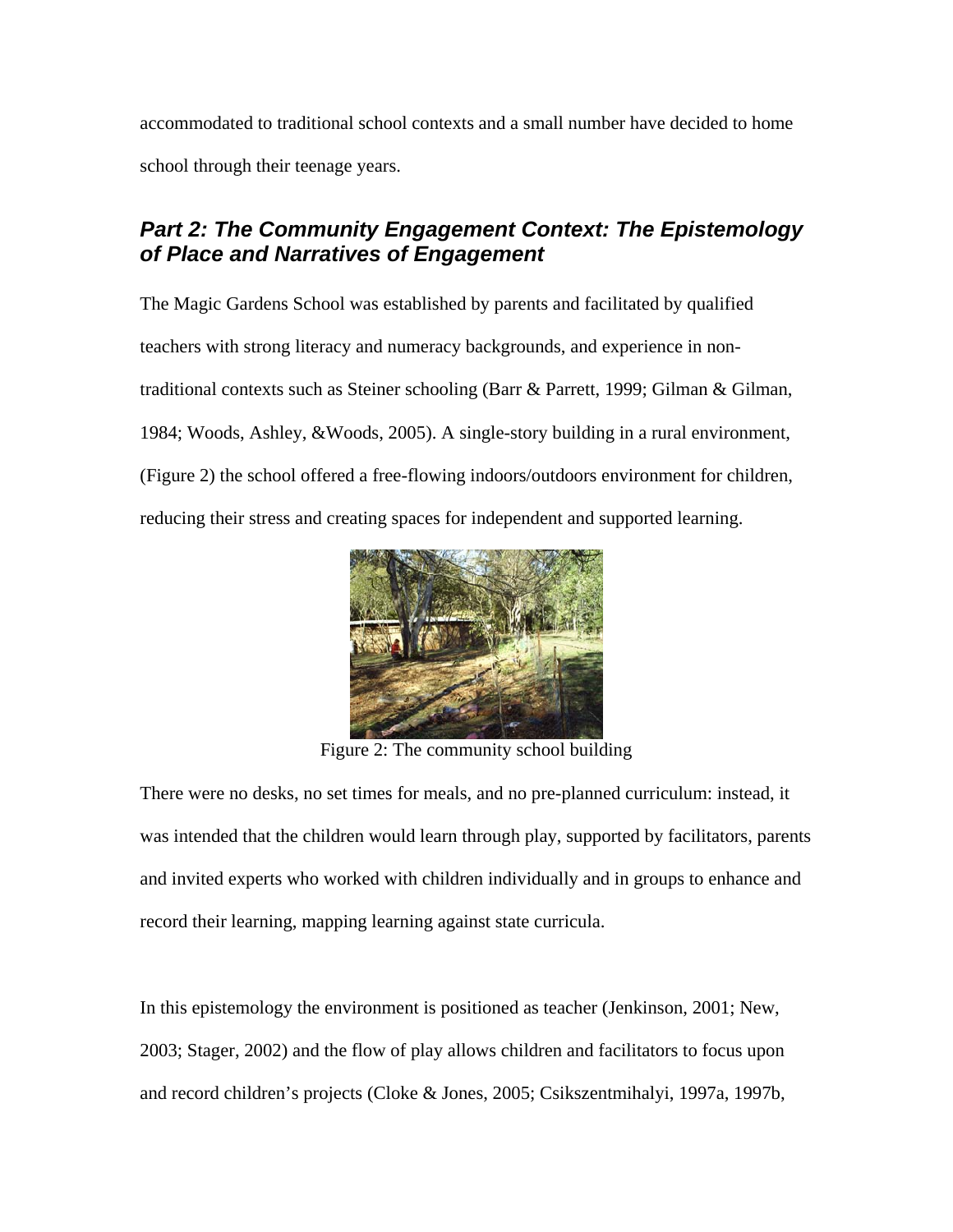2000) in a way that reflects children's timelines rather than in pre-defined units. In addition to the environment and peers, parents were regarded as the first educators, and their ongoing importance in children's learning was recognized by the community. University student teachers and faculty of arts students were regular visitors to the school, and all visitors found their expectations challenged: they were surprised to find that there was little noise, that the children were busily absorbed in their own projects, and that to work effectively in such a context, the facilitator must model a process and wait for children to show interest, or must come alongside a group of children playing, waiting for a signal that they were invited into the play, before offering ideas for development. This highly sensitive process required much more careful observation and listening to children than I had previously experienced: the intensity of focus for me and for student facilitators was exhausting, and we discovered that it was difficult to suppress the teacher voice. Our tendency to use the language and controls of teaching, even in a play-based context became obvious during analysis of 100 hours of film captured by the children, and in professional conversations with peers in the community, despite our best efforts to be child-focused and attentive listeners.

The community school context allowed children to play and move freely, reducing their stress and creating spaces for independent and supported learning. Educators included parents, children's peers, the environment and visiting facilitators. Facilitators included myself in the role arts and literacies advisor and facilitator, with university students and community experts providing expertise in other areas. The home and family were respected as the centre of learning, and the individual child's play evolved a personal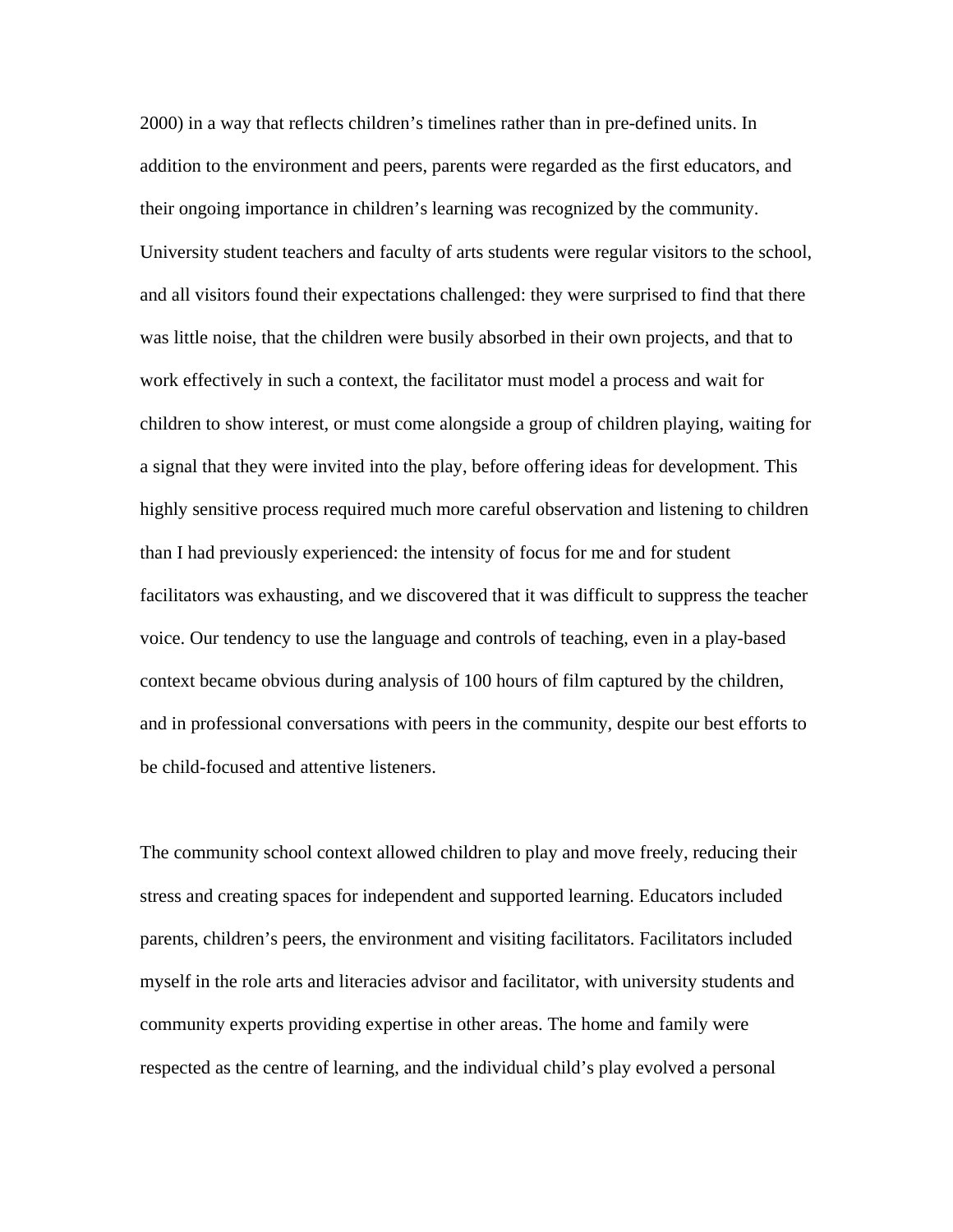curriculum. During the 1990's John had conducted unpublished research into parental involvement in schools, informing his belief that parents

… have more to offer a school than P&C membership, fundraising and listening

to children read occasionally. (John's fieldnotes, 23.05.2008 para 1).

Paradoxically, his findings also indicated that many teachers in his sample regarded a frequent or continuing parental presence in the classroom either challenging or, at worst, intrusive. This community school had a different vision, but John noted his frustration that, despite encouragement parental involvement was limited.

Most parents were content to observe and occasionally become involved with their own or other children… (John's fieldnotes, 23.05.2008 para. 15).



Figure 3: A child parent poses with a non-familial parent for his photo story

Those parents and students who visited were valued as educators, although all found it necessary to take time to adjust, and rethink their beliefs about teaching and learning. Figure 3 shows a photo-story planned and acted out by a child who had a history of running away from schools prior to his experience in the community school. This was prompted by his experience in a 'superhero' role during a 4 hour walkabout theatre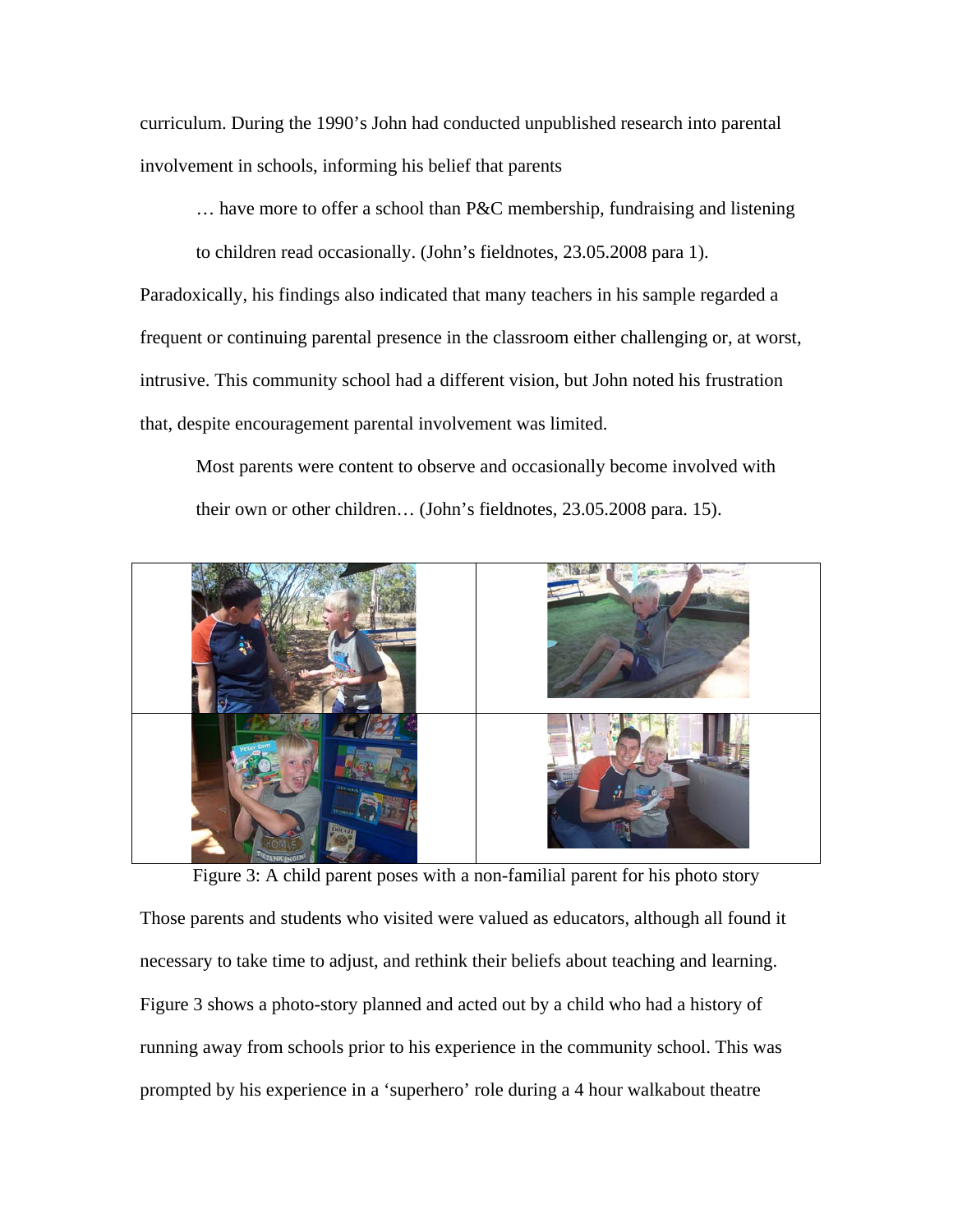workshop run by pre-service teachers: a months-long child-driven project was prompted by the faculty's community engagement during one day. Figure 3 shows that the child coopted a visiting parent to act with him, while Meg took the photographs and John wordprocessed the narrative dictated by the student. This was a breakthrough for a child who said of himself

'I'm eight, but I'm really five. Something happened when I was born so I am not really an eight year old.' (fieldnotes 28.03.08, para 2). The child's pride in in this self-andcommunity supported learning experience generated new confidence and a marked increase in literacy skills was evident in his newfound ability to construct and sequence narrative and visual stories. He began to draw and create story books, and to dictate his stories to be typed by facilitators, and then began to copy words onto his carefully created comic books, taking hours over the task. For the community and for me as researcher, this transformation confirmed our shared conviction that this school provided an important alternative for parents and children, to the traditional context where children had been unhappy and failing.

In this context the metaphor of a reptile threatening a community play-based school is an appropriate one. The metaphorical snake in the garden represents an unexpected and dangerous invader in a place of fruitfulness and innocence, carrying with it sub-narratives that include banishment and alienation as punishments for a lack of adherence to rules. As in the metaphor of exile from the garden, there is new growth, albeit in a harsh context. Following the closure of the school, the community and faculty of education partnership continues. The shared knowledge and experience of self-determination gained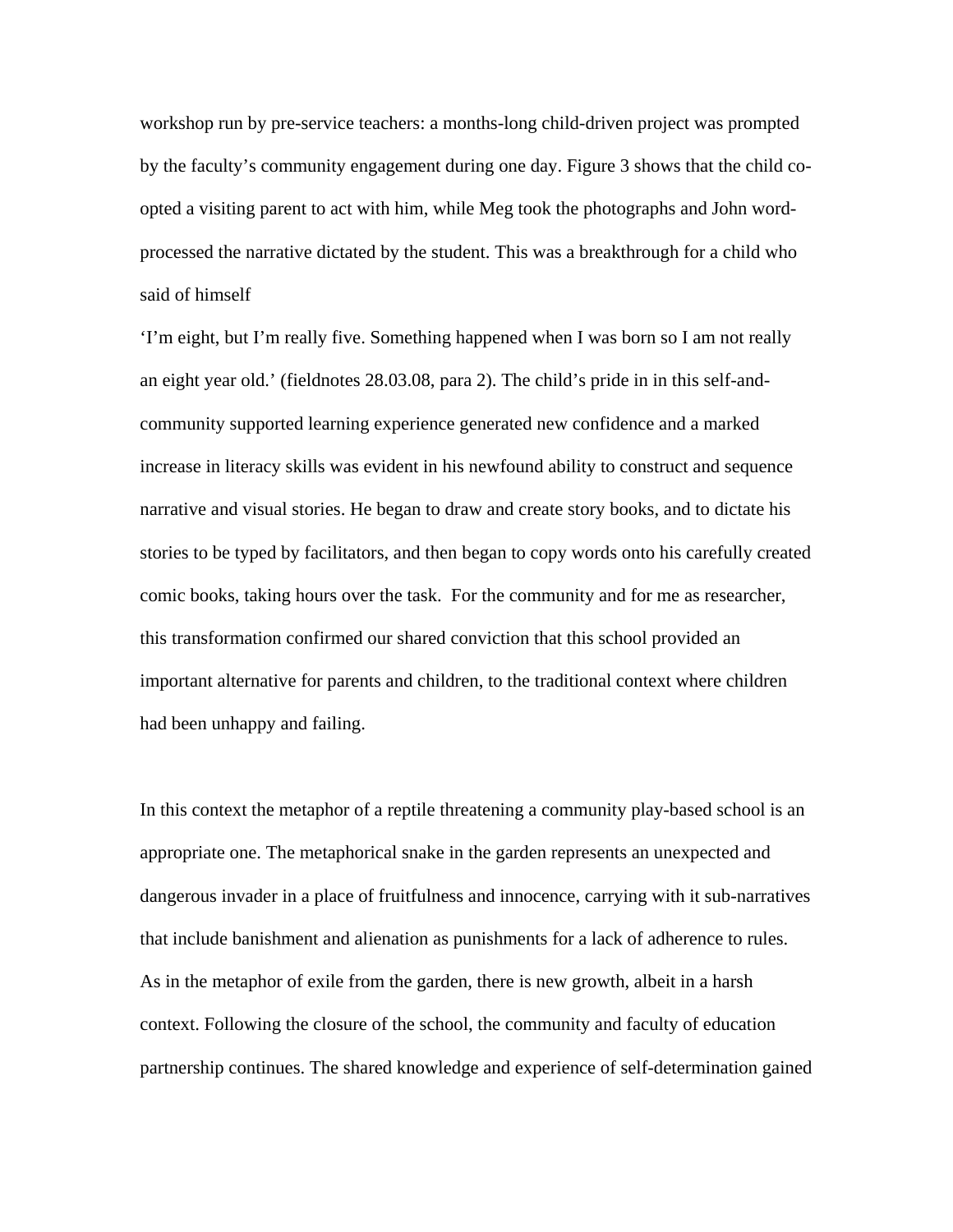during the study by parents and facilitators has allowed 8 out of 13 families to find a way of providing for their children's education, through home schooling.

## *Part 3: Three Phases of a Community Partnership: Power, Ownership and Narratives of Engagement*

Three phases of the study are indicated in figure 4. Topmost, the grey circles represent the community of parents, children and facilitators. The transparent circles represent my ongoing engagement as participant researcher and that of university pre-service teachers and drama students. The size of the circles represents my perception of the balance of power, autonomy or participation of the groups at each phase as agreed with the facilitators and parents in this study. The arrows indicate the phases of the community experience.



Figure 4: Phases of the Study and participants' power and ownership

In figure 4 the interpolations driving internal change over three years are represented by vertical bars. The critical turning point, in terms of parental anger and ownership is,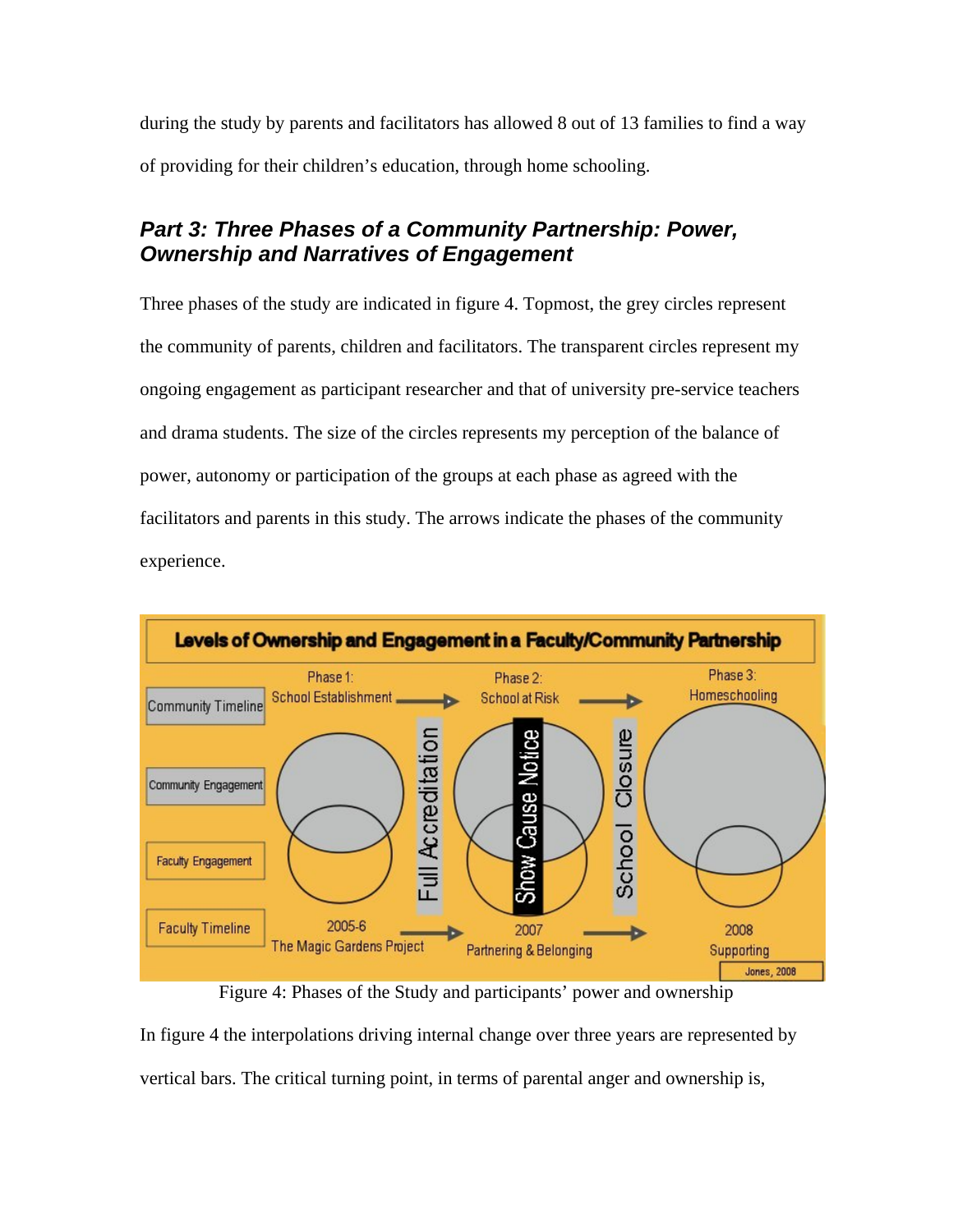surprisingly, not the school closure, but an earlier intervention shown in black. At this juncture, four months after having been fully accredited by the Office of Non-State Schooling the school was given a show cause notice requiring a response to 90 points on which it was under threat of closure. This metaphorical snake in the garden resulted in a unification of purpose for the community increasing all participants' awareness of the special nature of this school and its importance for children and families.

### **Phase 1: School Establishment/The Magic Gardens Project**

Looking back on this study I am amazed at my early naivety and my perception of community engagement as a project separate from my personal and professional life. In retrospect, I wonder if I would have had the courage to take the initial step towards the partnership had I known the degree to which community engagement would move beyond being a 'project' to becoming a way of life. I am glad that my naivety and the trust of the community allowed me to take the first step into what has become a long-term partnership and life-changing experience, informing my work as an educator.

In late 2005 I met with 6 parents and their 10 children, and John and Meg as they prepared to incorporate and establish their school. The school was to be housed in a scout building which had none of the trappings of a traditional school environment at that time. In a bushland setting, without paths, notices, numbers, displays or other signifiers, the premises initially challenged my expectations of what constituted a school:

Can this be the school?! I am surprised that it seems so very basic and rather isolated. (Fieldnotes 13.12.05, para.1).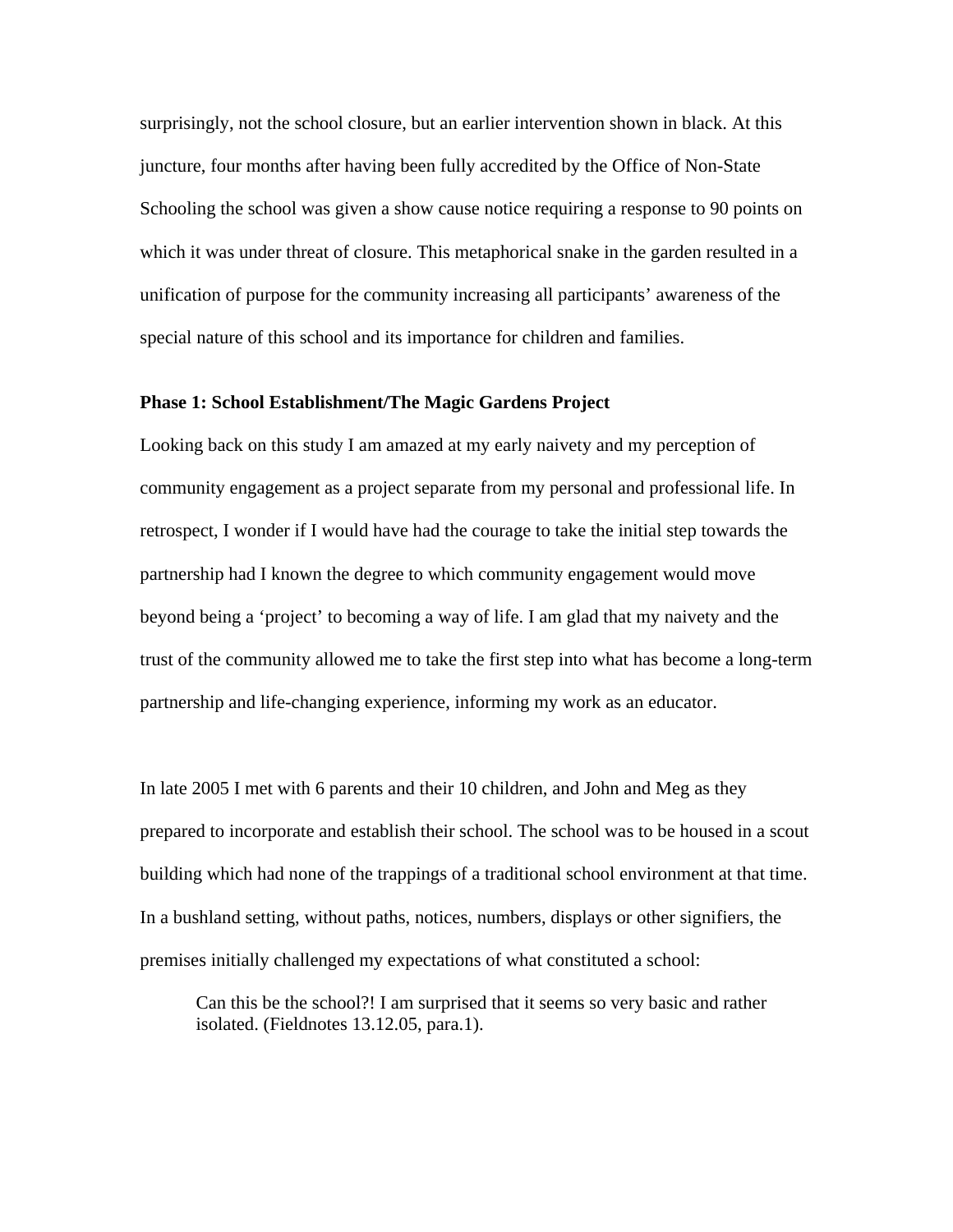Nevertheless, the parents and children seemed relaxed and calmly determined to launch

their school. John invited

…parents to come to the school and to spend as much time there as they wish at any time… to bring their own skills to the school to share with the students as a community. (Fieldnotes 13.12.05, para.2).

Despite John's goal for parents to take ownership, it was evident to me that the driving force behind the establishment of the school was John and Meg, although parents were actively engaged in professional conversations:

The adults often engaged in professional discussion and the teachers updated and promoted professional literature which many parents borrowed, read and subsequently discussed… (John's Fieldnotes May 2008, para.15)

On my first visit to the school I proposed a project to the community: The Magic Gardens Project. Funding from the university's Regional Engagement Incentives Fund (REIF) would allow the purchase of plants and other resources negotiated between the community and me as project leader. The purchase of a digital video camera provided an exciting incentive for co-operative engagement as it would allow recording of the school's development**.** My intention at this point in the study was that my doctorate would focus on this project, and a proposal indicated that with support from faculty staff and students of the university

…children and community of a school would create a garden for the arts, (REIF proposal January 2006)

Outcomes would include filmed records of the process, a community-created garden displaying student art works, musical sculptures, and a public launch with exhibition of media showing the process of environmental planning and development. The most important criterion for evaluation of the REIF project's success was sustainability: the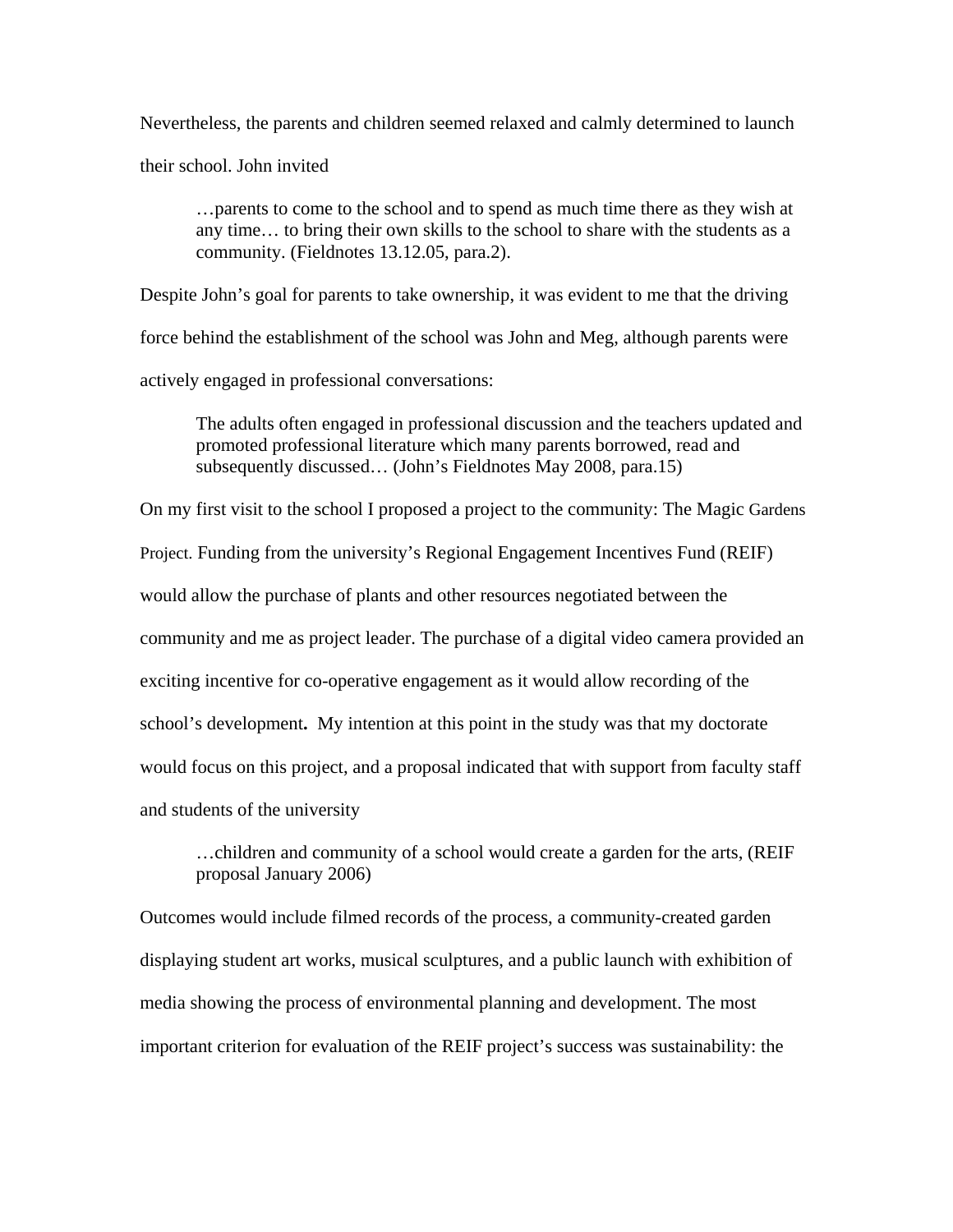community must take ownership of the project. The project has succeeded, but in ways that were never anticipated.

The school community enthusiastically accepted the REIF proposal, but my reflection on the early stages of engagement with the school community made it clear that my beliefs underpinning the proposal had been naive.

Suddenly the whole project - to make a garden for the arts – seemed ridiculous and impossible. I realize that I had come to the school with adult agendas – that children don't normally build or create gardens much less gardens for the arts. That I was not starting from an honest position. (Blog 11.00.06)

 During this and the next phase of the study through professional conversations with the community and my students, I came to understand that my learning in this non-traditional context and its impact upon my pedagogical practice was a more important aspect of this study and my intended doctorate than the project as described in the REIF proposal. Nonetheless the lesser project to create a garden continued and the school garden was created and launched during a severe drought and a bitter winter, and despite the ravages of wildlife.

During the establishment of the garden I found myself becoming part of the community and looking forward to the long and intense conversations shared with facilitators and parents. These became part of my ongoing reflexive practice mirroring the children's creative learning through play. We did not plan the garden, as I had originally intended: instead, as suggested by John and Meg, we watched where the children ran, and allowed these natural pathways to define the shape of the garden. This co-construction of new understandings began to inform my work as an educator of pre-service teachers,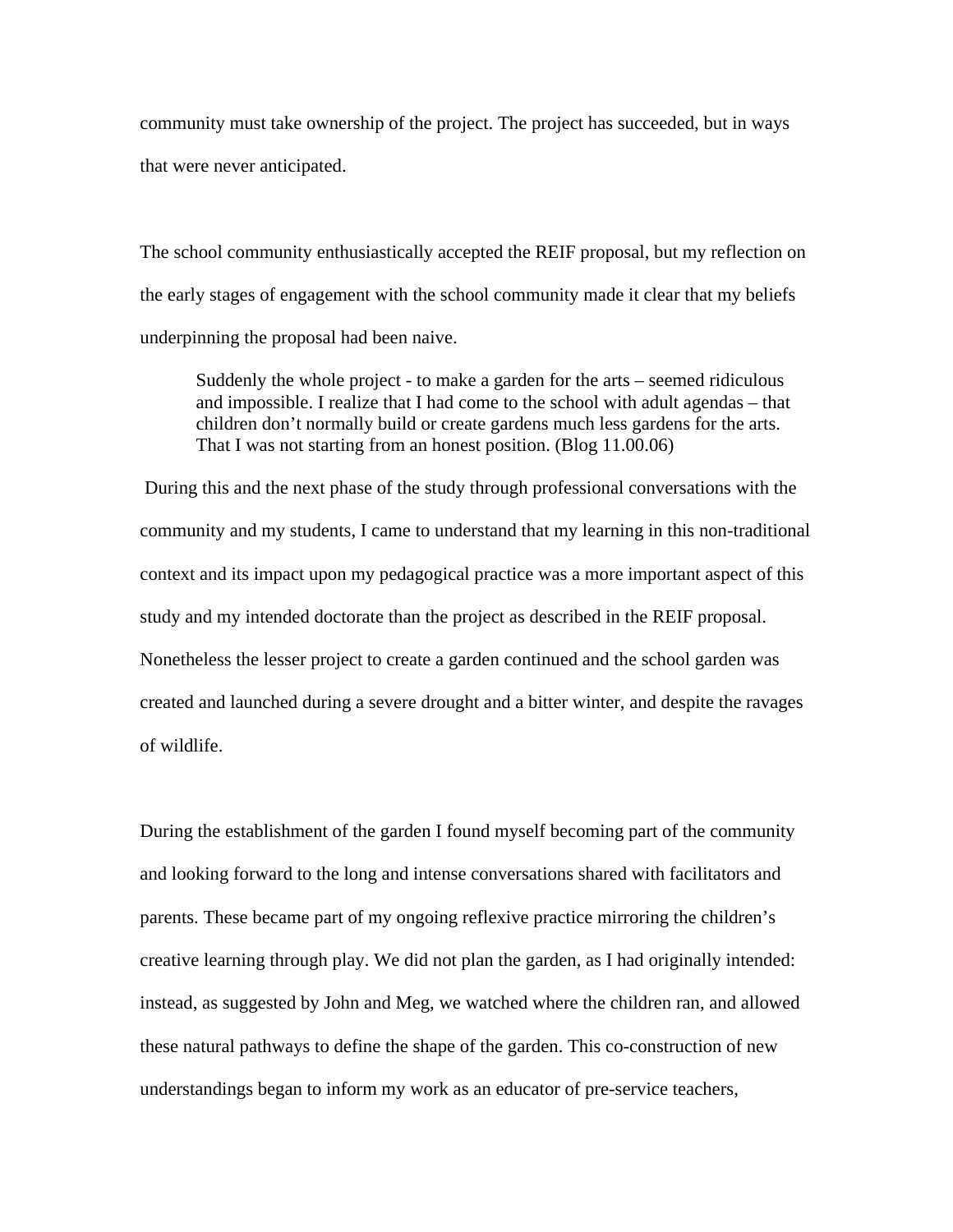challenging my beliefs as a self-professed constructivist and student-centred practitioner. In the same way as paths the garden formed as a result of children's repeated journeying across the landscape, my understandings evolved, through continuing engagement, written reflections and professional conversations with John, Meg and parents. A valuable source of reflexive professional development for us all (Clandinin & Connelly, 1995) our co-constructed narratives of learning and research reflected processes used by other communities generating knowledge (Connelly & Clandinin, 1999; Kleinman & Copp, 1993; Millar & Kilpatrick, 2005). These processes demanding emotional and psychological labour, as well as a readiness to challenge our preconceived ideas, as shown in the work of Jarzabowski (2001).

Today I found the intensity of the conversations with John exhausting, and found myself longing to step back from those conversations to return to working with the children, but this time I stopped myself from doing so, trying to relax into the political and educational debate…as a respected 'other' my validation of the shared understandings that he and Meg had evolved over some years has real meaning. These conversations are both political and personal and I am acutely aware that how I respond is vitally important to John and Meg. During this visit it became clear that there was more to the Magic Gardens Project than the creation of a garden, and the filming and analysis of film. I have come to think that it is about my journey as an educator…but I'm now coming to understand that this is not simply my journey: it is others' journey and story too. (Researcher's Blog 11.04.06)

#### **Phase 2: The School at Risk/Partnering and Belonging**

During the mid-phase of this study, in early 2007 the school had 16 enrolments and a growing base of families with younger children waiting to attend. The proposed partnership between the university and the community changed in nature and in the degree of commitment to engagement as found by Boyer and Roth (2006). University academics who had expressed an interest in the study failed to become involved, whereas students from the theatre department became regular participants over several terms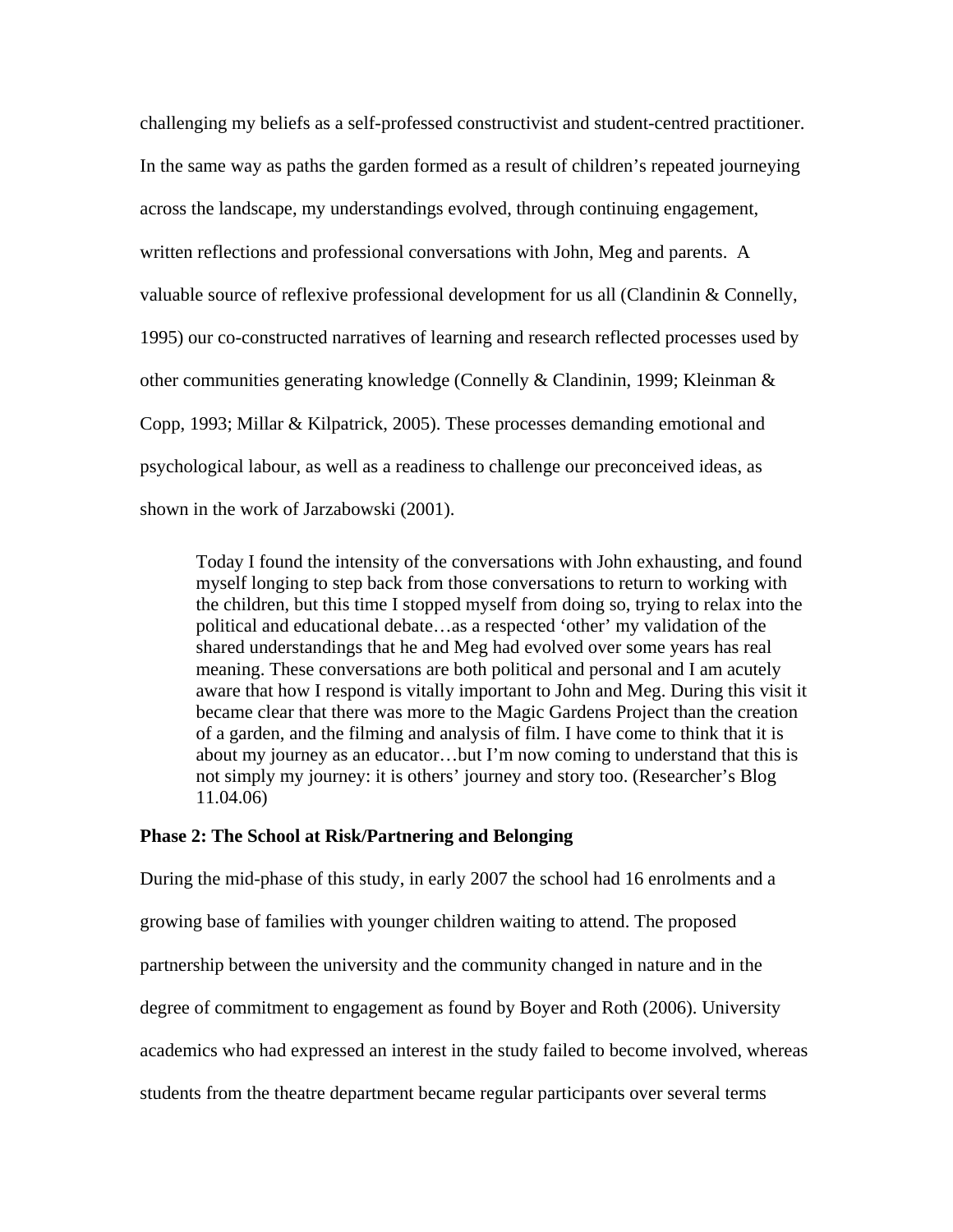running drama workshops. Students from the primary degree program were frequent visitors, as I shared stories with them of my work with the community. The community engagement process began to inform my pedagogical landscape, inspiring my teaching.

At this stage of the study, project funding had long been exhausted, and I began subsidizing my own travel and using time allocated to research for the visits. Pre-service teachers would present performances, walkabout theatre and other arts activities as part of their assessment tasks, and the experience of being in a play-based learning environment challenged their beliefs about teaching and learning. My doctoral thesis shifted in focus: it was no longer about a 'project' but about an ongoing and life-changing partnership.

The Magic Gardens Project is me: it is the people I am learning and working with: and it is embodied not only in physical artefact but in the written and spoken word and the realities that those words create. (Researcher's Blog 30.05.06)

When the school received an unexpected visit from the Office of Non-State Schooling (ONSS) and received a show cause notice, support from university faculty and students seemed to evaporate. When universities define their community engagement in terms of leadership and strategic partnerships, (University of Southern Queensland, 2008) or for 'social, cultural and economic development' (Planning Office at the University of Essex, 2007, para 1) the emphasis upon measurable and sustainable outcomes means that a community under threat is less likely to receive support directly or indirectly from its university partner. At such a juncture the academic as researcher (Yapa, 2006) in a non viable community project may consequently identify more with the community than with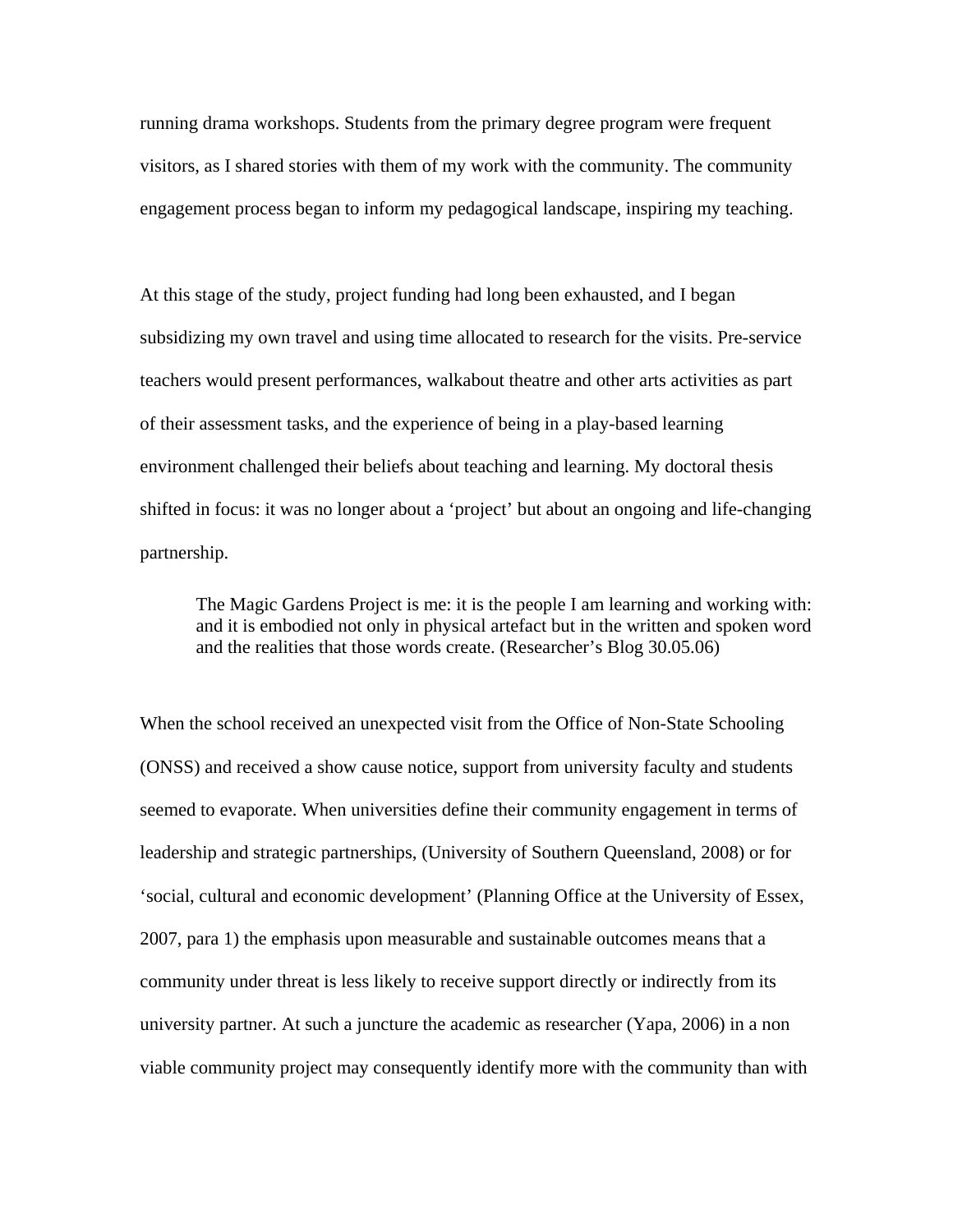his or her university context. Here, I found myself in a troubled and troubling third space between engagement in a community and loyalty to the university.

At this stage of the partnership my sense of identification with the school community became very strong and it remains so. By allying myself to what was clearly a lost cause I became aware that there was a risk that my continuing engagement might impact negatively upon my career. When the school closed and I was interviewed by the local media, no mention of the 2 page article appeared in the university's media watch page, and the silence of peers left me in no doubt that many colleagues' sympathies were not aligned with my own. During this phase of the study, the university was also narrowing its focus on community engagement in order to pursue strategic partnerships with tangible long term benefits.

#### **Phase 3: Home schooling and Supporting**

By February 2008 the school had 25 children and 13 families, with more families expressing wish to attend. Moneys had been invested in school buses, legal fees, insurance, rental and refurbishments including soft flooring and new paint, art materials, books and IT hardware and software. New parents had been warned that the community school was awaiting a decision regarding the corporate body's appeal to the Minister for Education for a review of the ONSS recommendation that the school should close on grounds of financial viability and child-safety. The Minister rejected the appeal advising the school by letter on  $21<sup>st</sup>$  February that a decision had been made on  $14<sup>th</sup>$  February that the school must close. There was no period allowed for winding down: funds allocated to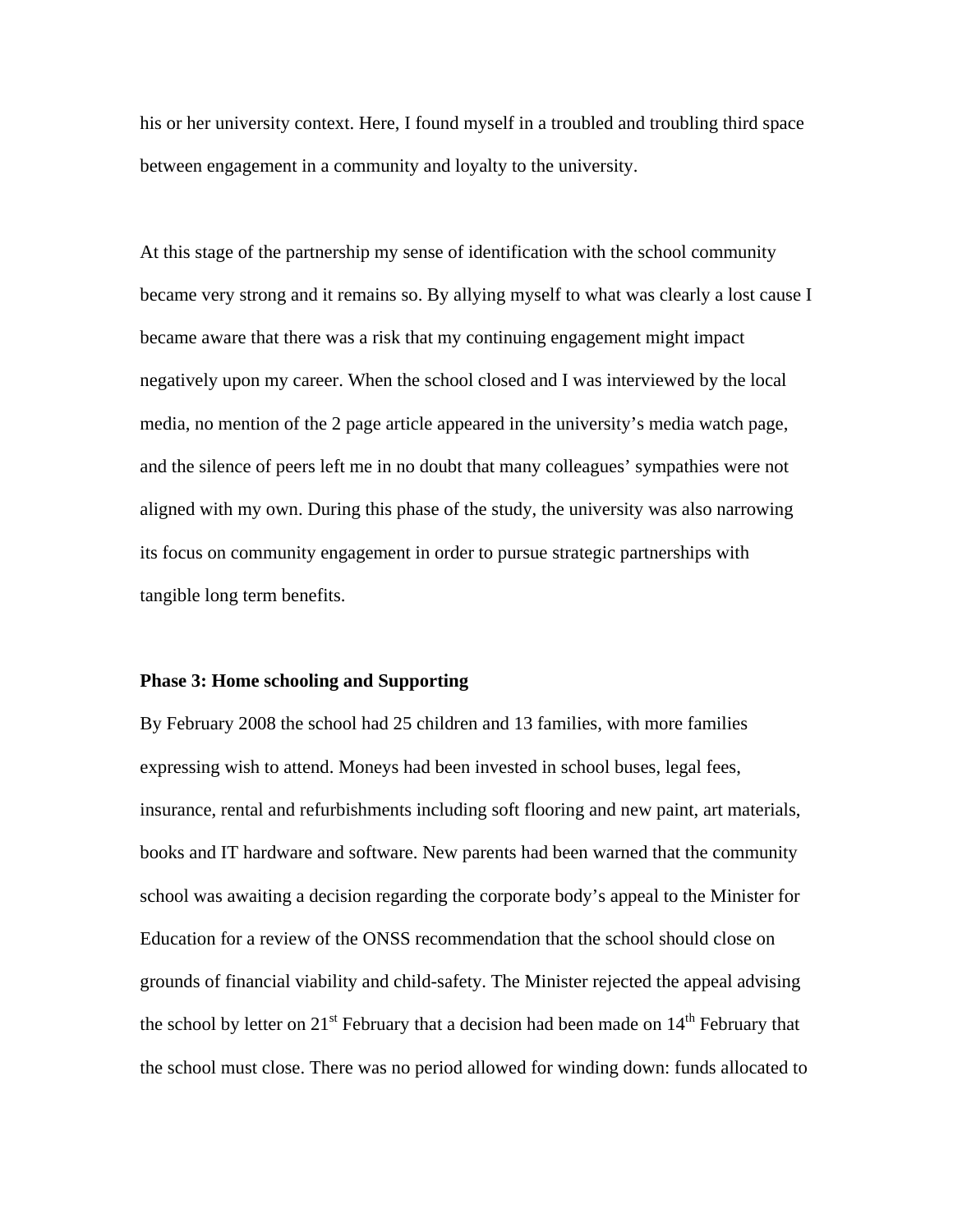the school for the new term must be repaid in full and parents must find another school for their children within days. On Friday  $7<sup>th</sup>$  March 2008, a shocked and fearful group of parents attend an emergency meeting at the school at the end of the working day:

A large group of parents sit outside the school, trying to find a way ahead. They have just been told the school is closing and that there is no period of grace. They are angry and fearful. Their children are happy and thriving. 'Perhaps we could continue as a home schoolers' resource centre?' Some parents would rather not have to register as home schoolers. They fear that there is a risk of police action as happened after another rural community school tried to continue in operation after its licence was revoked. (Fieldnotes,  $7<sup>th</sup>$  March 2008)

DEST recently advised that the school has been considered non-accredited since December  $31<sup>st</sup>$  2007 and that the entirety of the advance for the 2008 school year must now be returned or the school will be required to repay funds from the year 2007 also. This leaves John and Meg at risk of losing their home, an experience similar to that of the community of Booroobin Sudbury School (Sheppard, 2003, 2004; 2007). John and Meg cannot meet the costs of legal representation and at the point of submission of this paper, their request for consideration of costs incurred in resourcing, planning and providing education for the children of 13 families for 2008 remains undecided.

Following the closure of the Magic Gardens School eight families chose to register for home schooling, and John and Meg agreed to continue operating as a resource centre for those families, under a newly incorporated body. Despite the context of financial debt there remains a shared but fragile sense of optimism and purpose. Parents have now taken ownership of their children's education, and the newly formed community group allows the families and their children to maintain professional and personal friendships for learning. As a researcher I continue to work with the community as they home school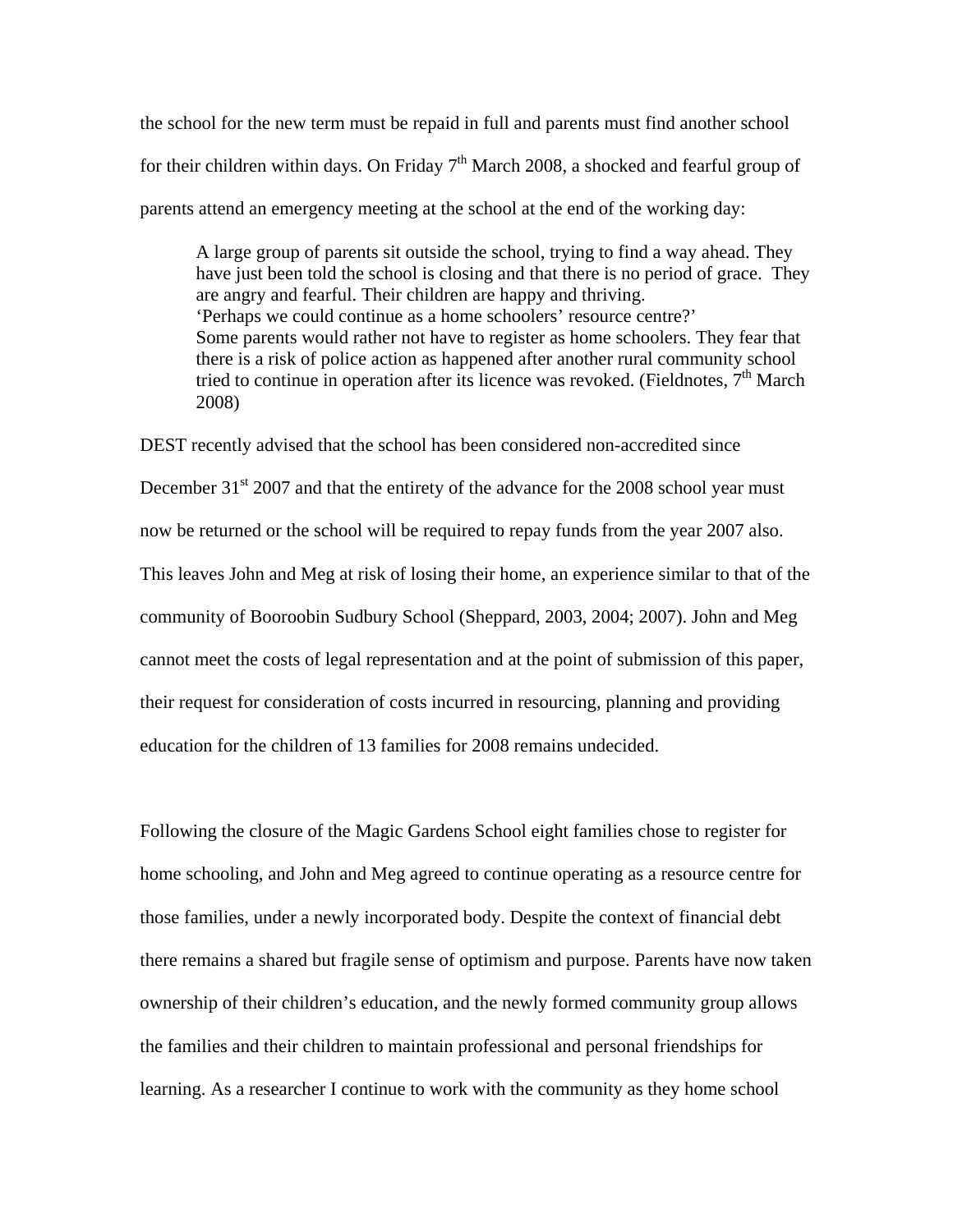their children, although meetings are less frequent. The parents now meet at the previous school premises to use the many resources that remain there, or to engage in discussions about teaching and learning in coffee shops, or they travel with their children on community learning days to parks or wildlife areas. My input and that of John and Meg has reduced as parents have taken ownership of teaching and learning. However, my professional conversations with John and Meg continue, and we plan to co-author and publish during 2008.

### *Part 4: Scholarship of Engagement: A Neo-narrative*

John reflects upon the importance of the school community for parents' confidence as

educators of their children:

The adults often engaged in professional discussion and the teachers updated and promoted professional literature which many parents borrowed, read and subsequently discussed with the teachers and other parents and visitors (John's fieldnotes, 23.05.2008 para 15).

Now, ongoing reflexive conversations position parents, facilitators and me as coresearchers. There is a new purpose and a genuine equality of ownership reflected in our shared input into and agreement to co-author and present at conferences in a future where legal and financial matters connected with the school closure have been resolved.

In concluding, as participant researcher in this study, I acknowledge the importance and complexity of community engagement, its demands and its riches, recognizing that it has a purpose beyond strategic partnerships as envisioned in the rhetoric of many university websites. This partnership has allowed a community of parents, children, a teacherresearcher and student teachers to reflect upon the transparency of systems, and on the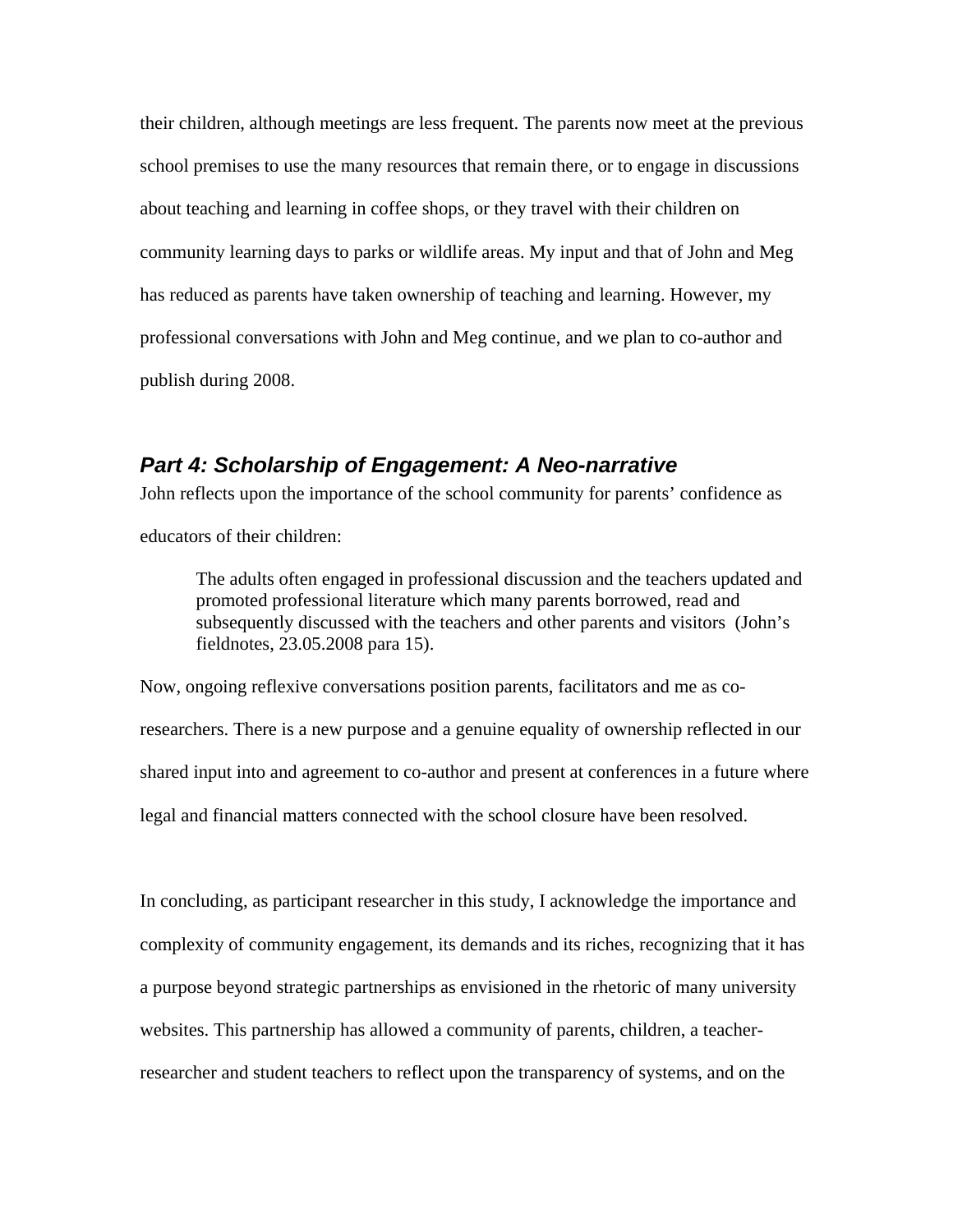impact of government and administrative controls on community education, creating a third space for their personal and professional growth. Now, the partners in this study are no longer separate entities: there is a unification of our purposes and understandings, and a more equal ownership of power and agency for us all as educators. Hence, this concluding paragraph refers to we/us rather than separate community and university.

Although The Magic Gardens School has closed, as a community we continue to challenge our shared and separate understandings of the epistemologies and ontologies we inhabit and create as lifelong learners and teachers. The process of community engagement can be volatile and troubling, generating new understandings for all partners. John and Meg offer a final comment on the benefits of community partnership for student learning in a time of transition for us all. John celebrates that parents have taken ownership and pride in their ability to educate their children solely and as a community, and that play has become a central feature of that experience:

Many challenges are yet to be resolved, but staff and parents see this new development as possibly the next inevitable and essential step in the growth of an idea which has shown that child initiated play and parent intellectual development are the foundations of maximizing the potential for growing children. (John's Fieldnotes, May 2008 para 17)

In conclusion, my epistemology as an educator has changed. I am less confident in my practice and more doubtful about the politics and philosophies that underpin current educational practice. The 'student centred' approaches which I confidently believed were central to my practice have now been replaced by a critical and ongoing review on the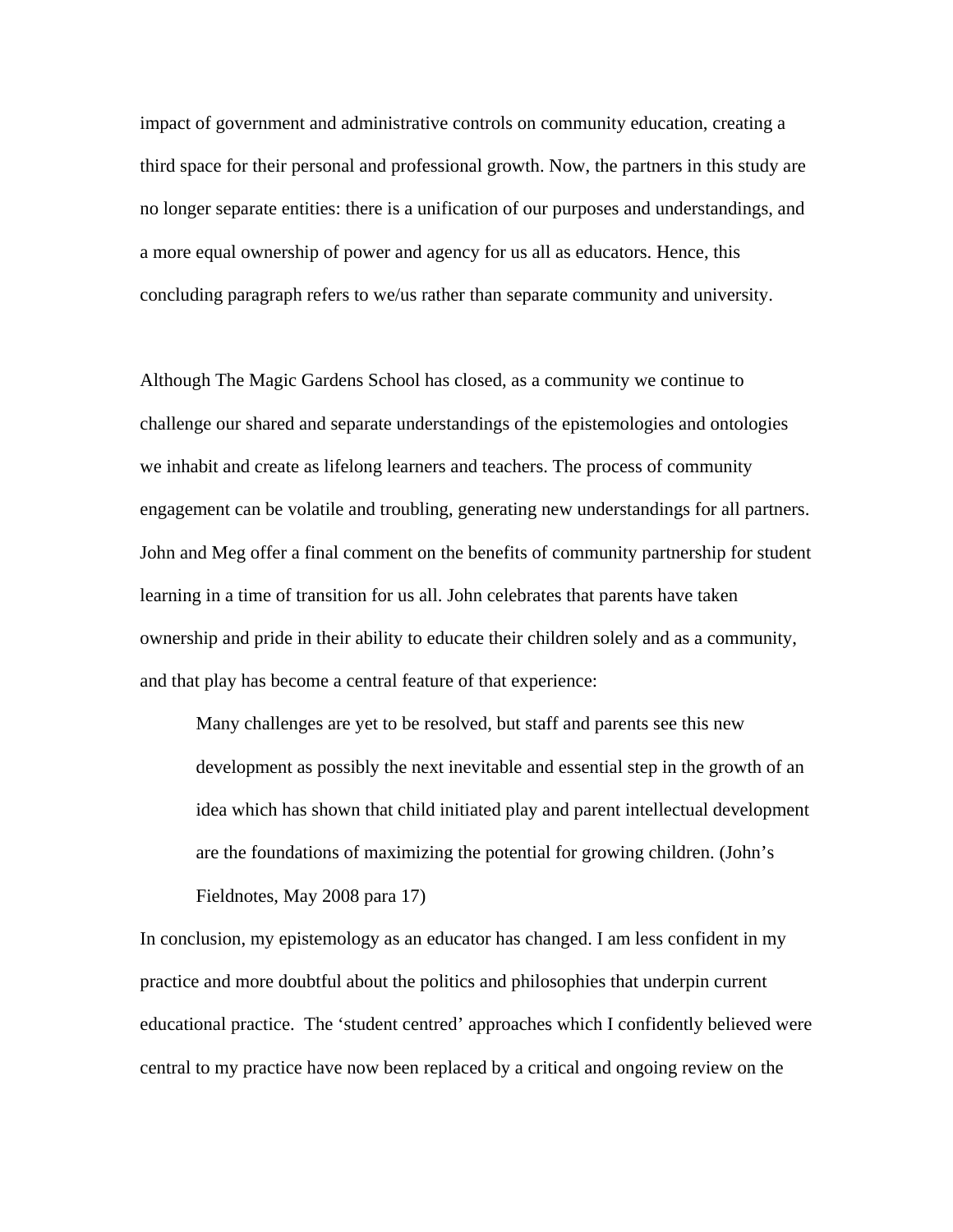reality of my practice, on the importance of small and non-traditional schools and parental engagement in education. With my students and peers in university and community contexts nationally and internationally, I am exploring what might be achieved through alternative approaches and environments for teaching and learning, and through the co-generation of knowledge by community and university partners.

- Allen, R. L. (1999). The socio-spatial making and marking of 'us': Toward a critical postmodern spatial theory of difference and community. *Social Identities, 5*(3), 249-278.
- Alvermann, D. E. (2000). Narrative approaches. In M. L. Kamil, P. B. Mosenthal, P. D. Pearson & R. Barr (Eds.), *Handbook of reading research* (Vol. 3). White Plains, NY: Longman.
- Amberley School Community Action Group. (2007). You can still help! [Electronic Version]. *Amberley School Closure Website Online*. Retrieved 27 June 2008 from [http://www.amberleyschoolclosure.com/you-can-help-2/.](http://www.amberleyschoolclosure.com/you-can-help-2/)
- Appleton, M. (1992). School as community: The ecology of childhood--a view from summerhill school (pp. 7): Down-to-Earth Books, 72 Philip Street, Albany, NY 12202.
- Australian Bureau of Statistics. (2006a). *Australian social trends: Government and nongovernment schooling*. Retrieved. from [http://www.abs.gov.au/AUSSTATS/abs@.nsf/Latestproducts/9FA90AEC587590](http://www.abs.gov.au/AUSSTATS/abs@.nsf/Latestproducts/9FA90AEC587590EDCA2571B00014B9B3?opendocument) [EDCA2571B00014B9B3?opendocument.](http://www.abs.gov.au/AUSSTATS/abs@.nsf/Latestproducts/9FA90AEC587590EDCA2571B00014B9B3?opendocument)
- Australian Bureau of Statistics. (2006b). *Australian social trends*. Retrieved. from <http://www.abs.gov.au/AUSST> ATS/abs@.nsf/7d12b0f6763c 78caca257061001cc588/9fa9 0aec587590edca2571b00014 b9b3!OpenDocument.
- Baillie, L. (2008). Threatened school closure hits community [Electronic Version]. *ABC News*, *April 24* from

[http://www.abc.net.au/news/stories/2008/04/24/2226234.htm.](http://www.abc.net.au/news/stories/2008/04/24/2226234.htm)

- Barr, R. D., & Parrett, W. H. (1999). Trends and issues: School choice [Electronic Version]. Retrieved 19.08.07 from [http://eric.uoregon.edu/trends\\_issues/choice/index.html](http://eric.uoregon.edu/trends_issues/choice/index.html).
- Bechtel, R. B. (1997). *Environment & behavior: An introduction* Retrieved 25 May 2008, from<http://books.google.com.au/books?id=i7wyCs4KObQC>.
- Boyer, L., & Roth, W.-M. (2006). Learning and teaching as emergent features of informal settings: An ethnographic study in an environmental action group. *Science Education, 90*(6), 1028-1049.
- Caldwell, B. J. (2005). Research on school size. *Educational Transformations, Briefing Paper 1*.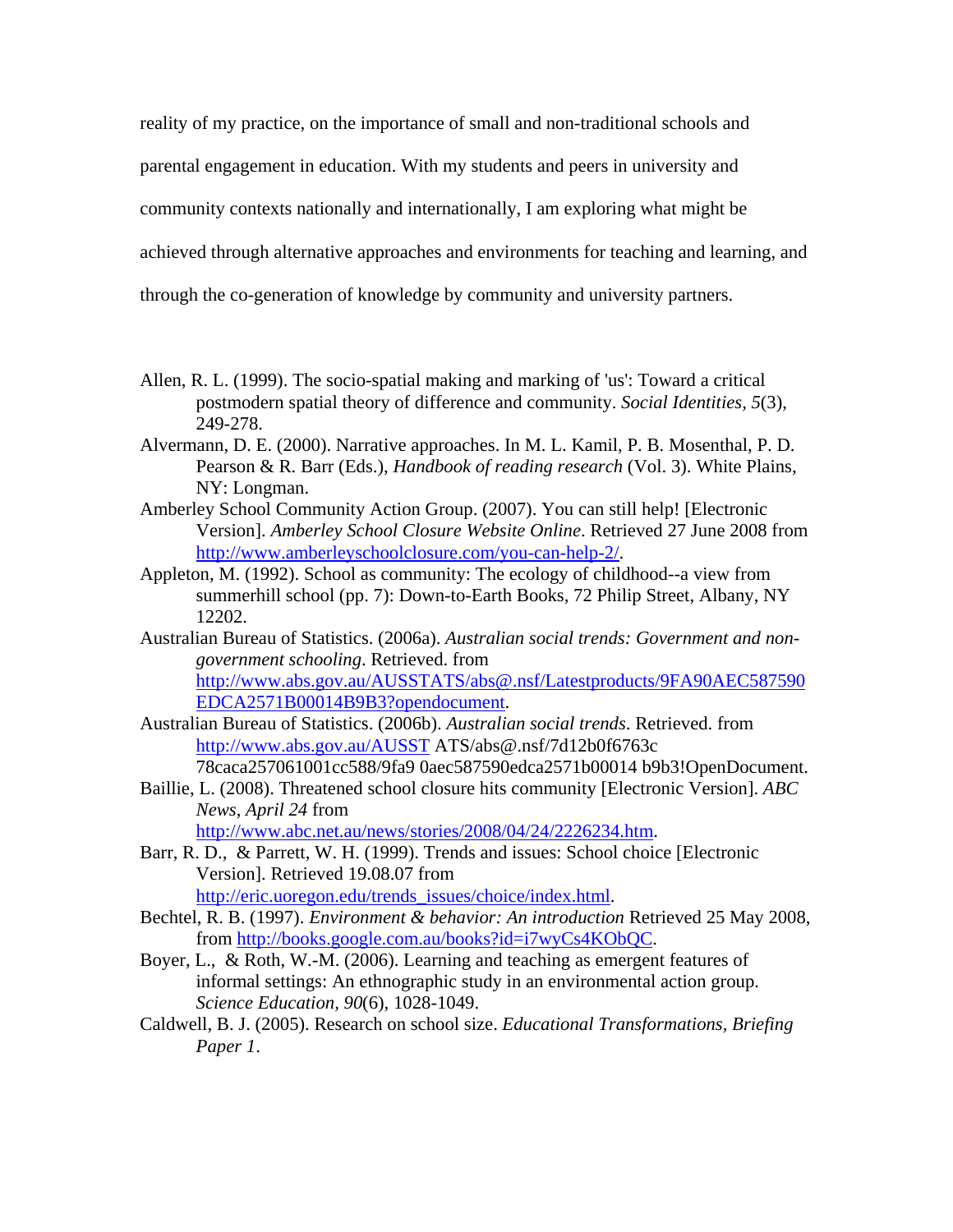- Cannella, G. S. (1999). The scientific discourse of education:Predetermining the lives of others – foucault, education, and children. *Contemporary Issues in Early Childhood, 1*(1), 1 - 9.
- Carbonell, R. (2004). Rural schools closing a sign of the times On *AM* [Radio Interview Transcript]:
- Australian Broadcasting Corporation Online.
- Clandinin, J. D., & Connelly, M. F. (1995). *Teachers' professional knowledge landscapes* (Vol. 15). New York: Teachers College Press.
- Clandinin, J. D., & Connelly, M. F. (2000). *Narrative inquiry : Experience and story in qualitative research* (1 ed.). San Francisco: Jossey-Bass Publishers.
- Cloke, P., & Jones, O.  $(2005)$ . Unclaimed territory: Childhood and disordered space(s). *Social & Cultural Geography, 6*(3), 311-333.
- Connelly, M. F., & Clandinin, J. D. (1999). *Shaping a professional identity : Stories of educational practice*. New York: Teachers College Press.
- Conoley, J. C., & Goldstein, A. P. (2004). *School violence intervention: A practical handbook* from [http://books.google.com.au/books?id=ue\\_No2Zsr58C](http://books.google.com.au/books?id=ue_No2Zsr58C).
- Cotton, K. (1996). School size, school climate, and student performance [Electronic Version]. *School Improvement Research Series: Northwest Regional Educational Laboratory*. Retrieved May from <http://www.nwrel.org/scpd/sirs/10/c020.html>
- Csikszentmihalyi, M. (1997a). Flow and creativity. *NAMTA Journal, 22*(2), 38.
- Csikszentmihalyi, M. (1997b). Finding flow. *Psychology Today, 30*(4), 5.
- Csikszentmihalyi, M. (2000). Education for the 21st century: Mapping the field of forces that shape children's lives *Education Week, 19*(32), 3.
- Curry, J. (2003). *Irish social services*. Retrieved 25 May 2008, from [http://books.google.com.au/books?id=TI0Zwv5M4XUC.](http://books.google.com.au/books?id=TI0Zwv5M4XUC)
- Gilman, R., & Gilman, D. (1984). Waldorf education:Looking into the educational system developed by rudolf steiner.
- An interview with caroline ostheimer. *In Context, A Quarterly of Sustainable Human Culture, 6*(Summer).
- Greenfield, S., Porritt, J., Leach, P., Bowlby, R., Brighouse, T., Brookes, M., et al. (2006 13/09/2006). Modern life leads to more depression among children [letter to the editor]*. The Daily Telegraph*.
- Jarzabowski, L. (2001). Emotional labour in educational research. *Queensland Journal of Educational Research, 17*(2), 123 - 137.
- Jenkinson. (2001). *The genius of play : Celebrating the spirit of childhood* Stroud, Gloucestershire.: Stroud : Hawthorn.
- Kleinman, S., & Copp, M. A. (1993). *Emotions and fieldwork*. Newbury Park, California: Sage.
- Klonsky, M. (2002). How smaller schools prevent school violence: Research shows that small schools are safer schools—and several real-world examples help explain why [Electronic Version], *59*, 65-69. Retrieved 25 May 2008 from [http://www.ascd.org/ed\\_topics/el200202\\_klonsky.html](http://www.ascd.org/ed_topics/el200202_klonsky.html).
- Leue, M. M. E. (1992). Challenging the giant: The best of skole, the journal of alternative education (Publication., from Down-to-Earth Books, 72 Philip Street, Albany, NY 12202 (\$12.95).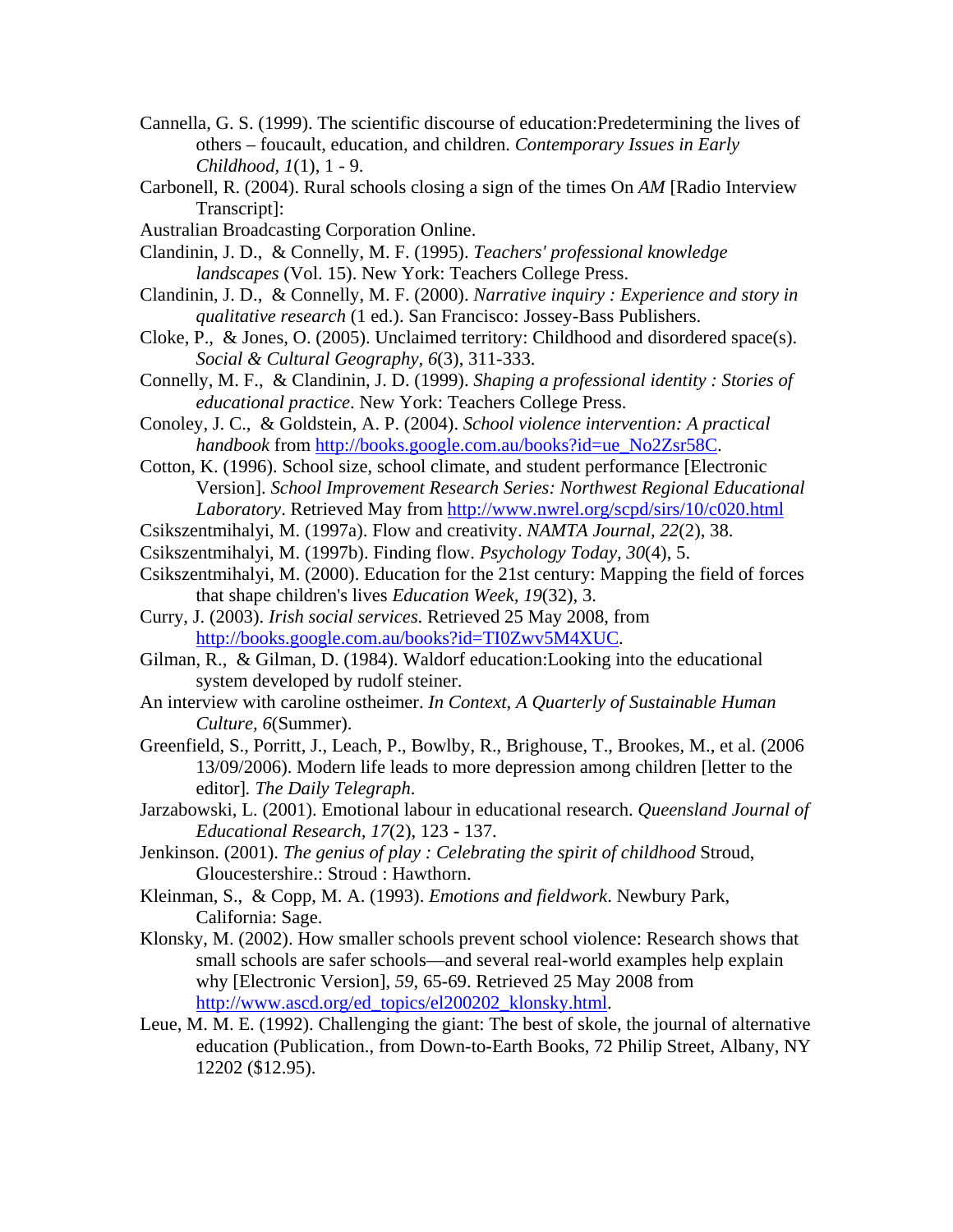- Marshall, W. (2006). World socialist website [Electronic Version]. *Australian state government launches new wave of school closures*. Retrieved 29 June 2008.
- Meegan, R., & Mitchell, A. (2001). 'it's not community round here, it's neighbourhood': Neighbourhood change and cohesion in urban regeneration policies. *Urban Studies, 38*(12), 2167-2194.
- Meier, D. (2000). What do kids need? *Eye on Education* Retrieved 5 May, 2006, from <http://www.eyeoneducation.tv/reform/meier.html>
- Mercogliano, C. (1998). Rid-a-him or: Why are so many boys given drugs in school? Chapters 2 and 3. *SKOLE: The Journal of Alternative Education, v15 n3 p70-95 Sum 1998*.
- Millar, P., & Kilpatrick, S. (2005). How community development programmes can foster re-engagement with learning in disadvantaged communities: Leadership as process. *Studies in the Education of Adults, 37*(1), 18-30.
- Mitchell, S. (2000). Jack and the giant school [Electronic Version]. *The New Rules: Exploring Community, Scale and Trade*, *2*. Retrieved 25 May 2008 from <http://www.newrules.org/journal/nrsum00schools.htm>.
- New, R. S. (2003). Reggio emilia: New ways to think about schooling. *Educational Leadership, 60*(7), 4.
- Payne, K. J., River-Bento, B., & Skillings, A. (2002). Initial report of the waldorf adhd research project. *Research Bulletin, 7*(1).
- Planning Office at the University of Essex. (2007, 2nd March). University of essex strategic plan 2006/07 - 2010/11. Retrieved 23 May, 2008, from <http://www.essex.ac.uk/planning/strategic/pages/business.shtm#obj2>
- Princiotta, D., & Bielick, S. (2006). *Homeschooling in the united states: 1999*. Retrieved. from [http://nces.ed.gov](http://nces.ed.gov/).
- Richardson, L. (2000). Writing, a method of inquiry. In N. K. Denzin & Y. S. Lincoln (Eds.), *The handbook of qualitative research* (2nd ed.). Thousand Oaks, California: Denzin, Norman K.
- Sheppard, D. (2003). [discuss-sudbury-model] another assessment of booroobin [Electronic Version]. Retrieved 27 June, 2008 from [http://www.sudburyvalleyschool.com/archives/dsm8/0485.html.](http://www.sudburyvalleyschool.com/archives/dsm8/0485.html)
- Sheppard, D. (2004). Online petition: Maintain accreditation of the booroobin sudbury school. *ThePetitionSite.com* Retrieved 28 June, 2008, from <http://www.thepetitionsite.com/takeaction/408446208>
- Sheppard, D. (2007). The eight hour day? In A. B. A. Leigh (Ed.), *Andrew Leigh: New ideas on economics, politics and current events, from an Antipodean perspective (Weblog)*.
- Skelton, G. (2006). Six new super schools. On *Adelaide Now...* [News article]. Adelaide: The Advertiser.
- Stager, G. (2002). The best kept secret this side of italy. *District Administration The Magazine for K12 Education Leaders* Retrieved April 9th 2006, from <http://www.districtadministration.com/page.cfm?id=172>
- Stewart, R. (1997). Constructing neonarratives: A pluralistic approach to research *International Journal of Art & Design Education, 16*(3).